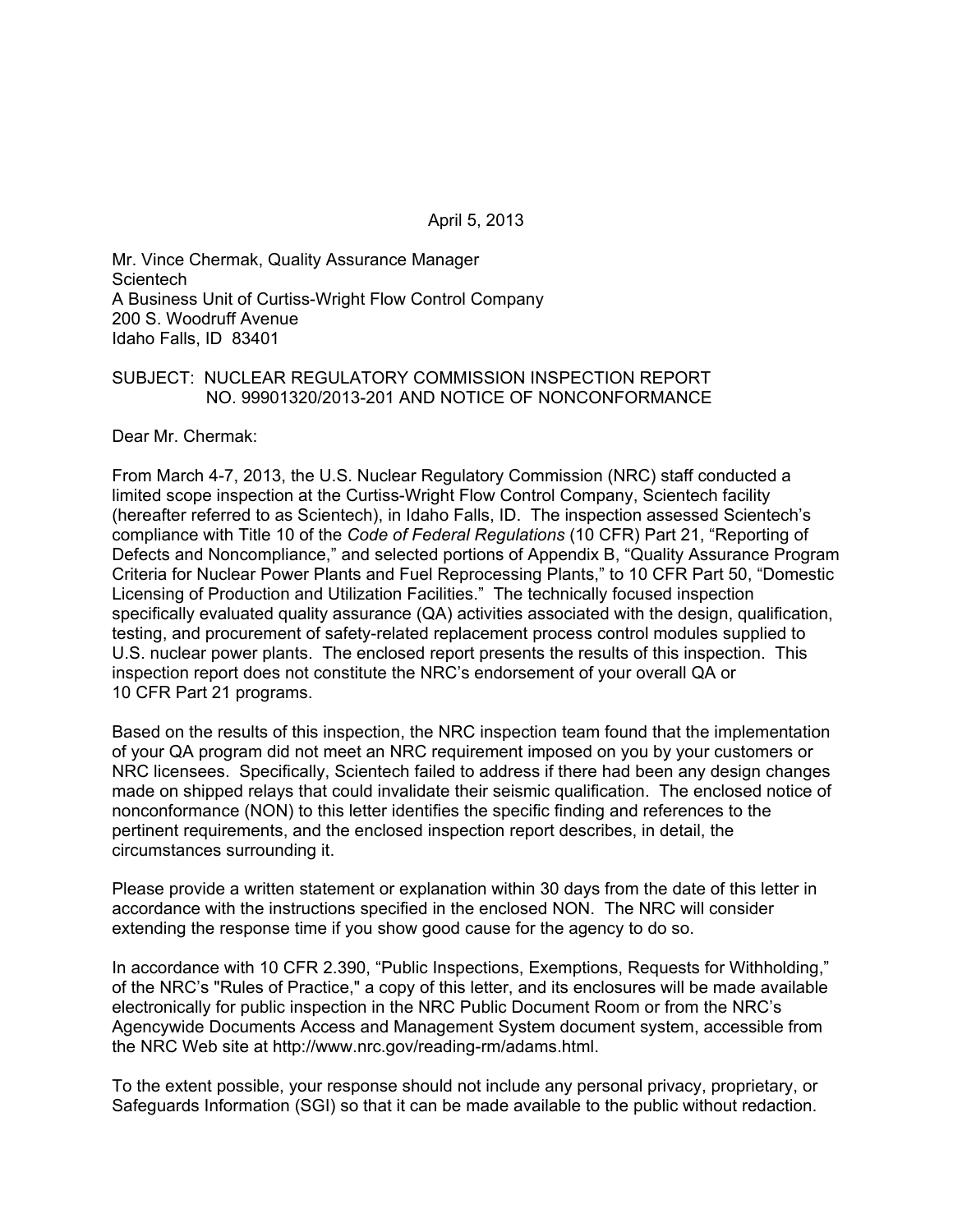$V.$  Chermak  $-2-$ 

If personal privacy or proprietary information is necessary to provide an acceptable response, please provide a bracketed copy of your response that identifies the information that should be protected, as well as a redacted copy of your response that deletes such information. If you request that such material be withheld from public disclosure, you must specifically identify the portions of your response that you seek to have withheld and provide in detail the bases for your claim (e.g., explain why the disclosure of information will create an unwarranted invasion of personal privacy or provide the information required by 10 CFR 2.390(b) to support a request for withholding confidential commercial or financial information). If SGI is necessary to provide an acceptable response, please provide the level of protection described in 10 CFR 73.21, "Protection of Safeguards Information: Performance Requirements.

Sincerely,

### */RA/*

Richard A. Rasmussen, Chief Electrical Vendor Branch Division of Construction Inspection and Operational Programs Office of New Reactors

Docket No.: 99901320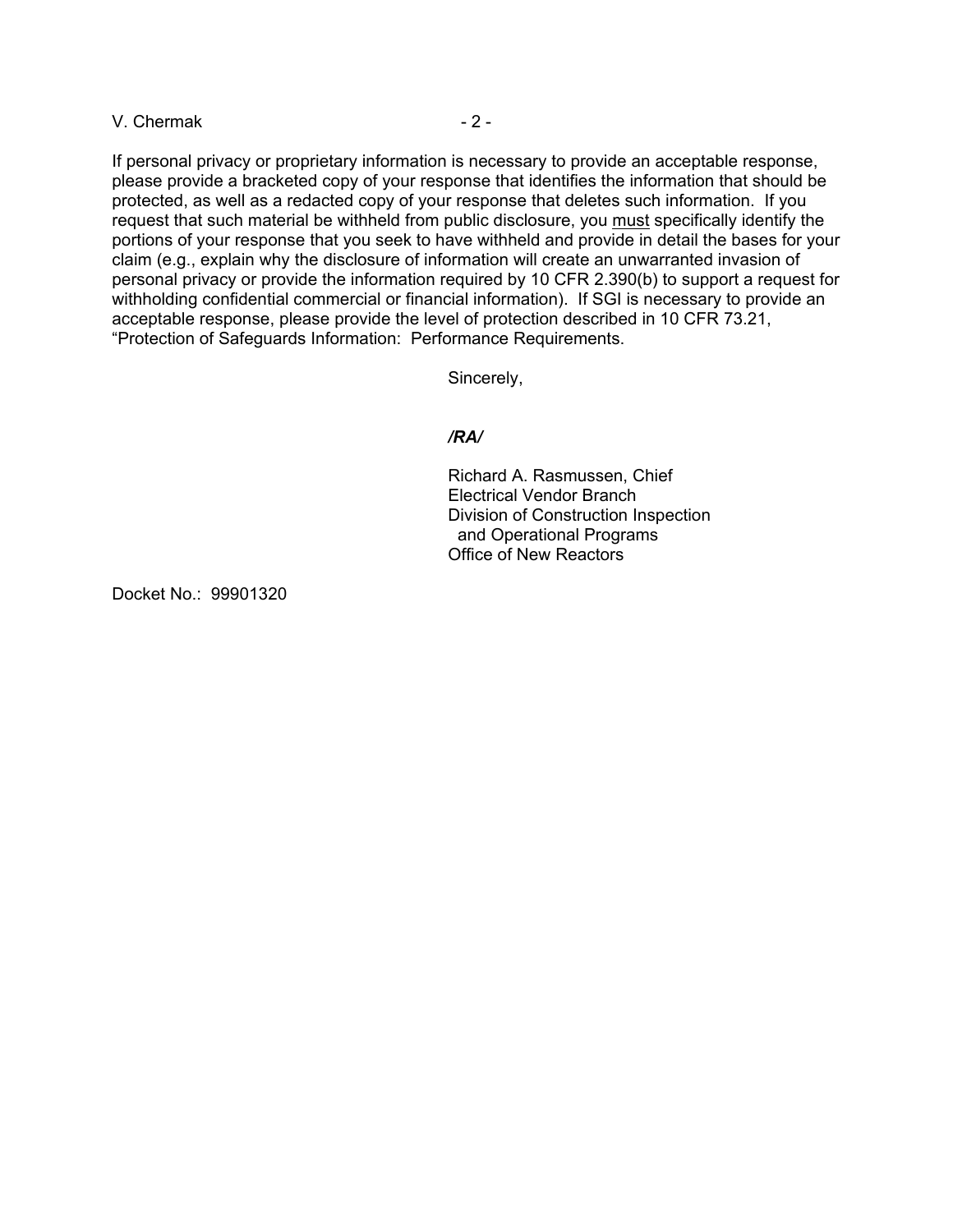V. Chermak - 2 -

If personal privacy or proprietary information is necessary to provide an acceptable response, please provide a bracketed copy of your response that identifies the information that should be protected, as well as a redacted copy of your response that deletes such information. If you request that such material be withheld from public disclosure, you must specifically identify the portions of your response that you seek to have withheld and provide in detail the bases for your claim (e.g., explain why the disclosure of information will create an unwarranted invasion of personal privacy or provide the information required by 10 CFR 2.390(b) to support a request for withholding confidential commercial or financial information). If SGI is necessary to provide an acceptable response, please provide the level of protection described in 10 CFR 73.21, "Protection of Safeguards Information: Performance Requirements.

Sincerely,

### */RA/*

Richard A. Rasmussen, Chief Electrical Vendor Branch Division of Construction Inspection and Operational Programs Office of New Reactors

Docket No.: 99901320

| DISTRIBUTION:   |                 |
|-----------------|-----------------|
| KKavanagh       | ER <sub>0</sub> |
| RidsNroDcipCEVB | Rid             |

oach TSakadales RidsNroDcip RidsNroDcipCMVB<br>SNroDcipCQAB vchermak@curtisswright.com vchermak@curtisswright.com

#### **ADAMS Accession No.:** ML13093A071 NRC-001

| <b>OFFICE</b> | <b>INRO/DCIP/CEVB</b> | NRO/DCIP/CEVB | NRO/DCIP/CMVB | NRO/DCIP/CEVB |
|---------------|-----------------------|---------------|---------------|---------------|
| <b>NAME</b>   | <b>SSmith</b>         | EHuang        | YDiazCastillo | JJacobson     |
| <b>DATE</b>   | 03/27/2013            | 03/27/2013    | 03/27/2013    | 03/27/2013    |
| <b>OFFICE</b> | NRO/DCIP/CAEB         | NRO/DCIP/CEVB |               |               |
| <b>NAME</b>   | TFrve                 | RRasmussen    |               |               |
| <b>DATE</b>   | 04/05/2013            | 04/05/2013    |               |               |

**OFFICIAL RECORD COPY**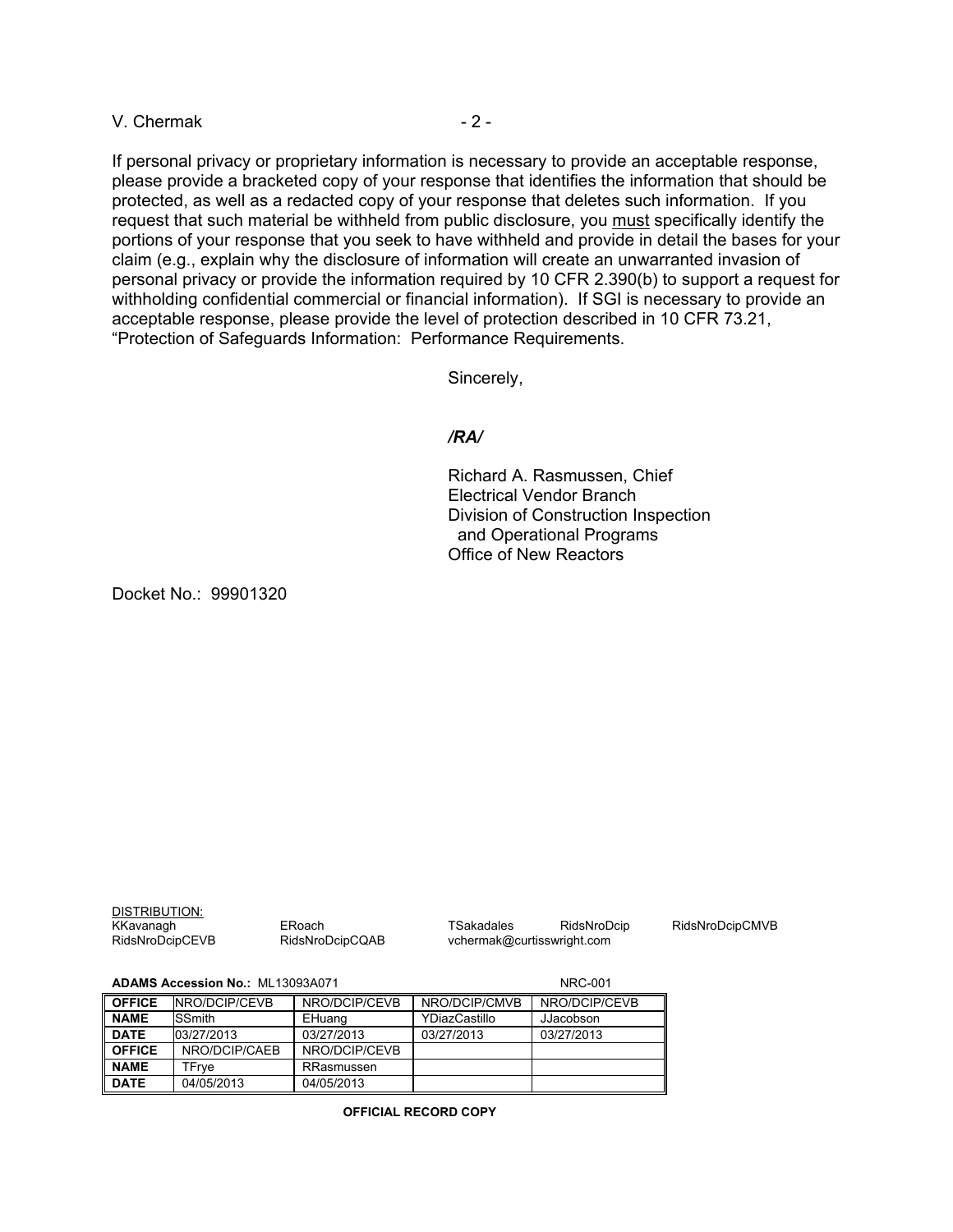# **NOTICE OF NONCONFORMANCE**

Scientech Docket No. 99901320

Report No. 99901320/2013-201

Based on the results of a U.S. Nuclear Regulatory Commission (NRC) inspection conducted at the Scientech facility in Idaho Falls, ID, from March 4-7, 2013, it appears that certain activities were not conducted in accordance with NRC requirements contractually imposed upon Scientech by its customers or NRC licensees

A. Criterion XVI, "Corrective Action," of Appendix B, "Quality Assurance Criteria for Nuclear Power Plants and Fuel Reprocessing Plants," to Title 10 of the *Code of Federal Regulations* (10 CFR) Part 50, "Domestic Licensing of Production and Utilization Facilities," states, in part, that "[m]easures shall be established to assure that conditions adverse to quality, such as failures, malfunctions, deficiencies, deviations, defective material and equipment, and nonconformances are promptly identified and corrected."

Contrary to the above, as of March 3, 2013, the NRC inspection team identified one example where Scientech failed to adequately identify and correct a condition adverse to quality. Specifically, Scientech identified a lack of dedication requirements for mechanical testing of seismically sensitive components such as relays, but failed to address if design changes for relays that have already been supplied to the industry invalidate their seismic qualification.

Please submit a written statement or explanation to the U.S. Nuclear Regulatory Commission, ATTN: Document Control Desk, Washington, DC 20555-0001, with a copy to the Chief, Electrical Vendor Branch, Division of Construction Inspection, and Operational Programs, Office of New Reactors, within 30 days of the date of the letter transmitting this notice of nonconformance. This reply should be clearly marked as a "Reply to a Notice of Nonconformance" and should include for each noncompliance: (1) the reason for the noncompliance or, if contested, the basis for disputing the noncompliance, (2) the corrective steps that have been taken and the results achieved, (3) the corrective steps that will be taken to avoid noncompliance, and (4) the date the corrective action will be completed. If you should require more time and can show good cause, the NRC will consider an extended response time.

Because your response will be made available electronically for public inspection in the NRC Public Document Room or from the NRC's Agencywide Documents Access and Management System (accessible from the NRC Web site at http://www.nrc.gov/reading-rm/adams.html), do not include—to the extent possible—any personal privacy, proprietary, or Safeguards Information so that it can be made available to the public without redaction. If personal privacy or proprietary information is necessary to provide an acceptable response, then please provide a bracketed copy of your response that identifies the information that should be protected and a redacted copy of your response that deletes such information. If you request withholding of such material, you must specifically identify the portions of your response that you seek to have withheld and provide in detail the bases for your claim of withholding (e.g., explain why the disclosure of information will create an unwarranted invasion of personal privacy or provide the information required by 10 CFR 2.390(b) to support a request for withholding confidential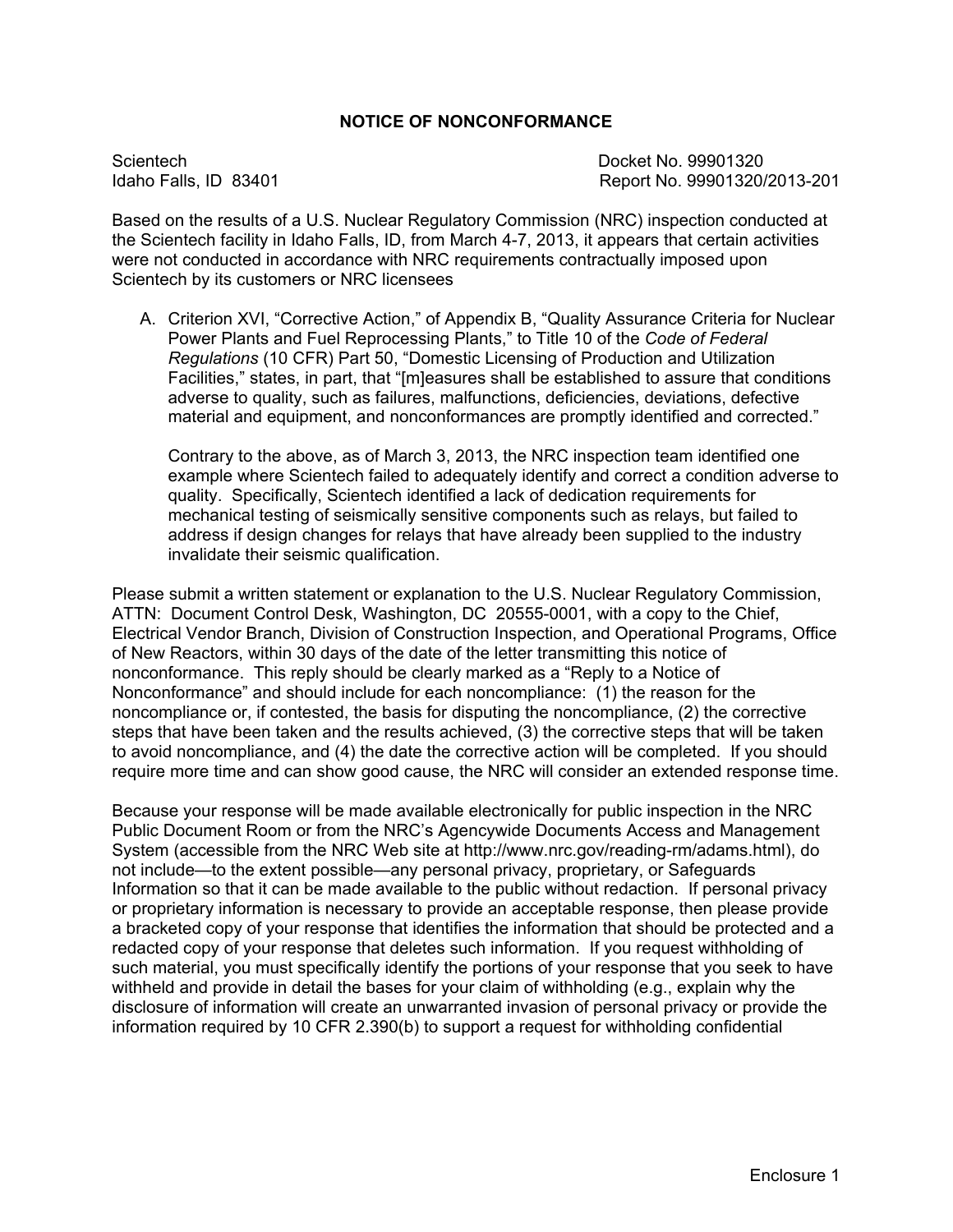commercial or financial information). If Safeguards Information is necessary to provide an acceptable response, please provide the level of protection described in 10 CFR 73.21, "Protection of Safeguards Information: Performance Requirements."

Dated at Rockville, MD, this 5th day of April 2013.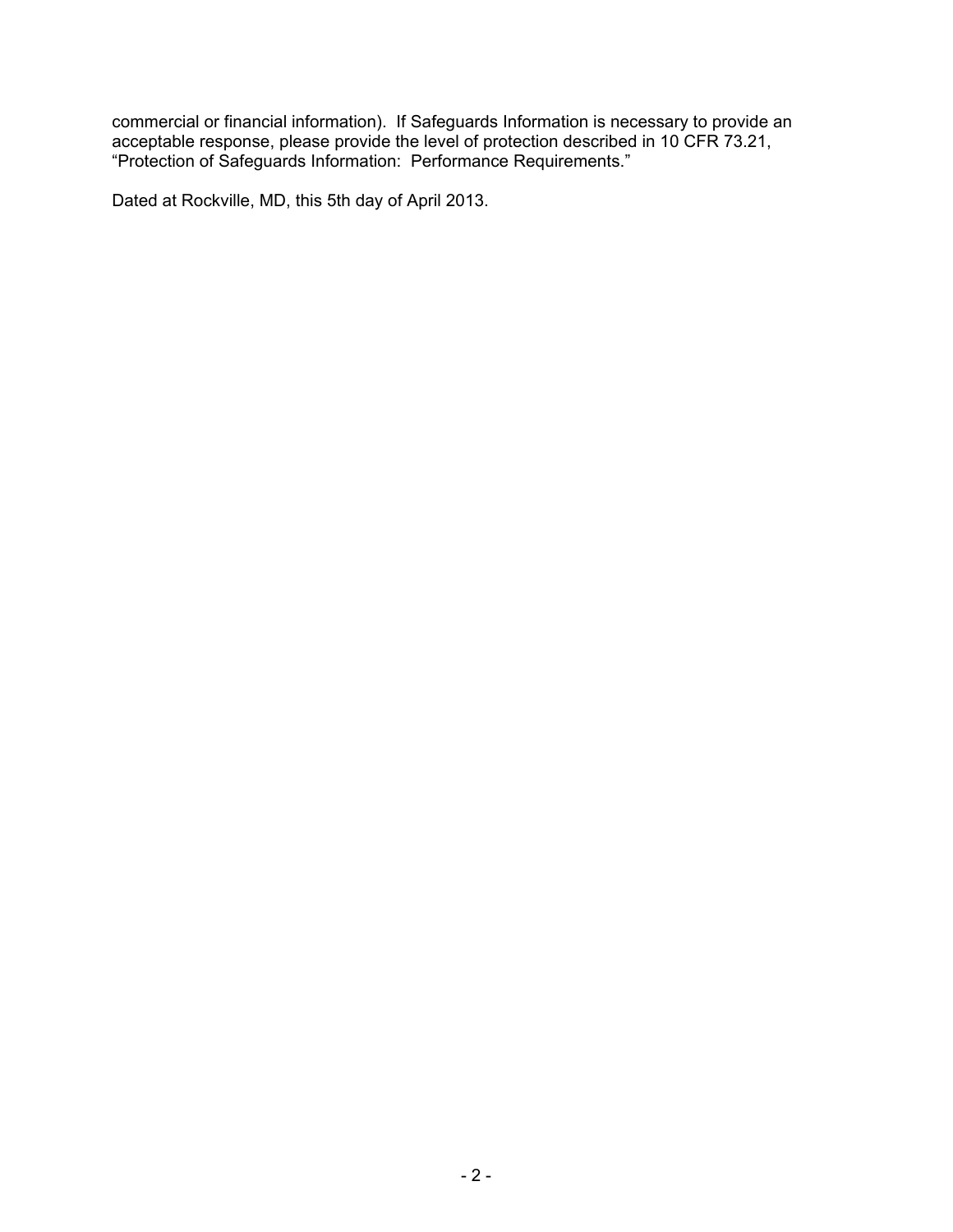### **U.S. NUCLEAR REGULATORY COMMISSION OFFICE OF NEW REACTORS DIVISION OF CONSTRUCTION INSPECTION AND OPERATIONAL PROGRAMS**

| Docket No.:              | 99901320                                                                                                                                                                                                                                                                                                                                                                                                                                                                                                                                      |                                                                               |  |
|--------------------------|-----------------------------------------------------------------------------------------------------------------------------------------------------------------------------------------------------------------------------------------------------------------------------------------------------------------------------------------------------------------------------------------------------------------------------------------------------------------------------------------------------------------------------------------------|-------------------------------------------------------------------------------|--|
| Report No.:              | 99901320/2013-201                                                                                                                                                                                                                                                                                                                                                                                                                                                                                                                             |                                                                               |  |
| Vendor:                  | Scientech<br>A Business Unit of Curtiss-Wright Flow Control Company<br>200 S. Woodruff Avenue<br>Idaho Falls, ID 83401                                                                                                                                                                                                                                                                                                                                                                                                                        |                                                                               |  |
| Vendor Contact:          | Mr. Vince Chermak, Quality Assurance Manager<br>vchermak@curtisswright.com                                                                                                                                                                                                                                                                                                                                                                                                                                                                    |                                                                               |  |
| Background:              | The Scientech facility is located in Idaho Falls, ID. This facility<br>provides instrumentation, electrical components, specialty<br>hardware, process control systems, reverse engineering, repair,<br>refurbishment, environmental qualification, and<br>commercial-grade dedication services to U.S. operating nuclear<br>power plants. Currently, this facility does not supply any parts or<br>services for the Westinghouse Electric Company AP1000 reactor<br>design. This was the first NRC inspection of this Scientech<br>facility. |                                                                               |  |
| <b>Inspection Dates:</b> | March 4-7, 2013                                                                                                                                                                                                                                                                                                                                                                                                                                                                                                                               |                                                                               |  |
| Inspection Team:         | <b>Stacy Smith</b><br>Eugene Huang<br>Yamir Diaz-Castillo<br>Jeffrey Jacobson                                                                                                                                                                                                                                                                                                                                                                                                                                                                 | NRO/DCIP/CEVB, Team Leader<br>NRO/DCIP/CEVB<br>NRO/DCIP/CMVB<br>NRO/DCIP/CEVB |  |
| Approved by:             | Richard A. Rasmussen, Chief<br><b>Electrical Vendor Branch</b><br>Division of Construction Inspection<br>and Operational Programs<br><b>Office of New Reactors</b>                                                                                                                                                                                                                                                                                                                                                                            |                                                                               |  |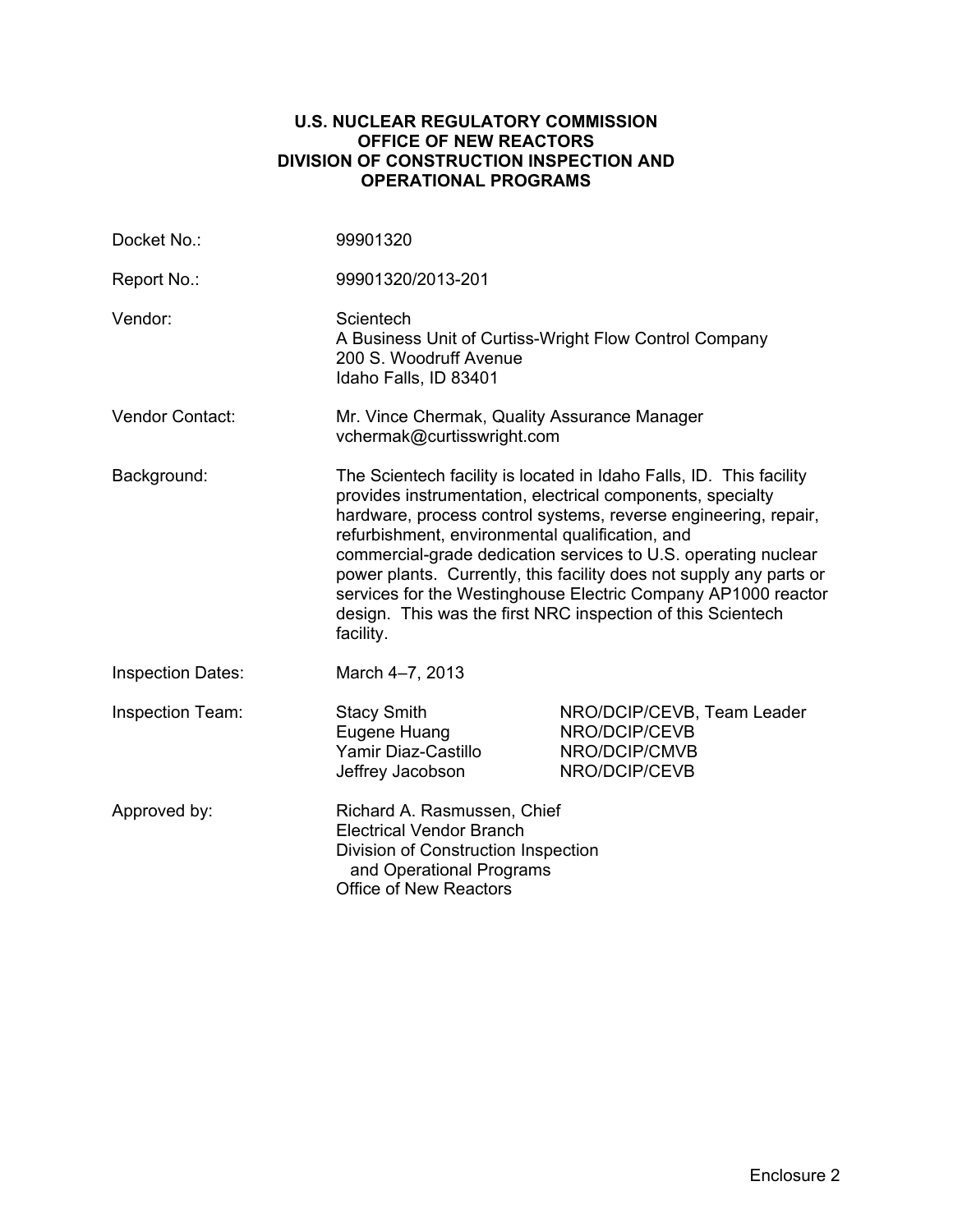# **EXECUTIVE SUMMARY**

### Scientech 99901320/2013-201

The U.S. Nuclear Regulatory Commission (NRC) conducted this inspection to verify that the Curtiss-Wright Flow Control Company's Scientech facility (hereafter referred to as Scientech) implemented an adequate quality assurance (QA) program for the design, qualification, testing, and procurement of safety-related replacement process control modules supplied to U.S. nuclear power plants that complied with the requirements of Appendix B, "Quality Assurance Criteria for Nuclear Power Plants and Fuel Reprocessing Plants," to Title 10 of the *Code of Federal Regulations* (10 CFR) Part 50, "Domestic Licensing of Production and Utilization Facilities." In addition, the NRC performed this inspection to verify that Scientech implemented a program under 10 CFR Part 21, "Reporting of Defects and Noncompliance," which met the NRC's regulatory requirements.

The NRC conducted the inspection at the Scientech facility, in Idaho Falls, ID, March 4-7, 2013.

The following regulations served as the bases for the NRC inspection:

- Appendix B to 10 CFR Part 50
- 10 CFR Part 21

During the conduct of this inspection, the NRC inspection team implemented Inspection Procedure (IP) 43002, "Routine Inspections of Nuclear Vendors," dated April 25, 2011; IP 43004, "Inspection of Commercial-Grade Dedication Programs," dated April 25, 2011; and IP 36100, "Inspection of 10 CFR Part 21 and Programs for Reporting Defects and Noncompliance," dated February 13, 2012.

The NRC inspection team observed various activities associated with design, qualification, testing, and procurement of electrical components and process control systems, conducted interviews with responsible Scientech personnel, and reviewed documents to determine if Scientech performed these activities in accordance with the applicable design, quality, and technical requirements imposed in the purchase orders (PO). Some of the activities the NRC inspection team observed included:

- receipt inspection
	- o wire harness
	- o ensign power supply
- disposition of a supplier nonconformance for a power supply board
- assembly of time domain modules
	- o soldering for the auxiliary harness assembly
	- $\circ$  hole punching and quality control inspection for the master board printed circuit assembly
- developing a certificate of conformance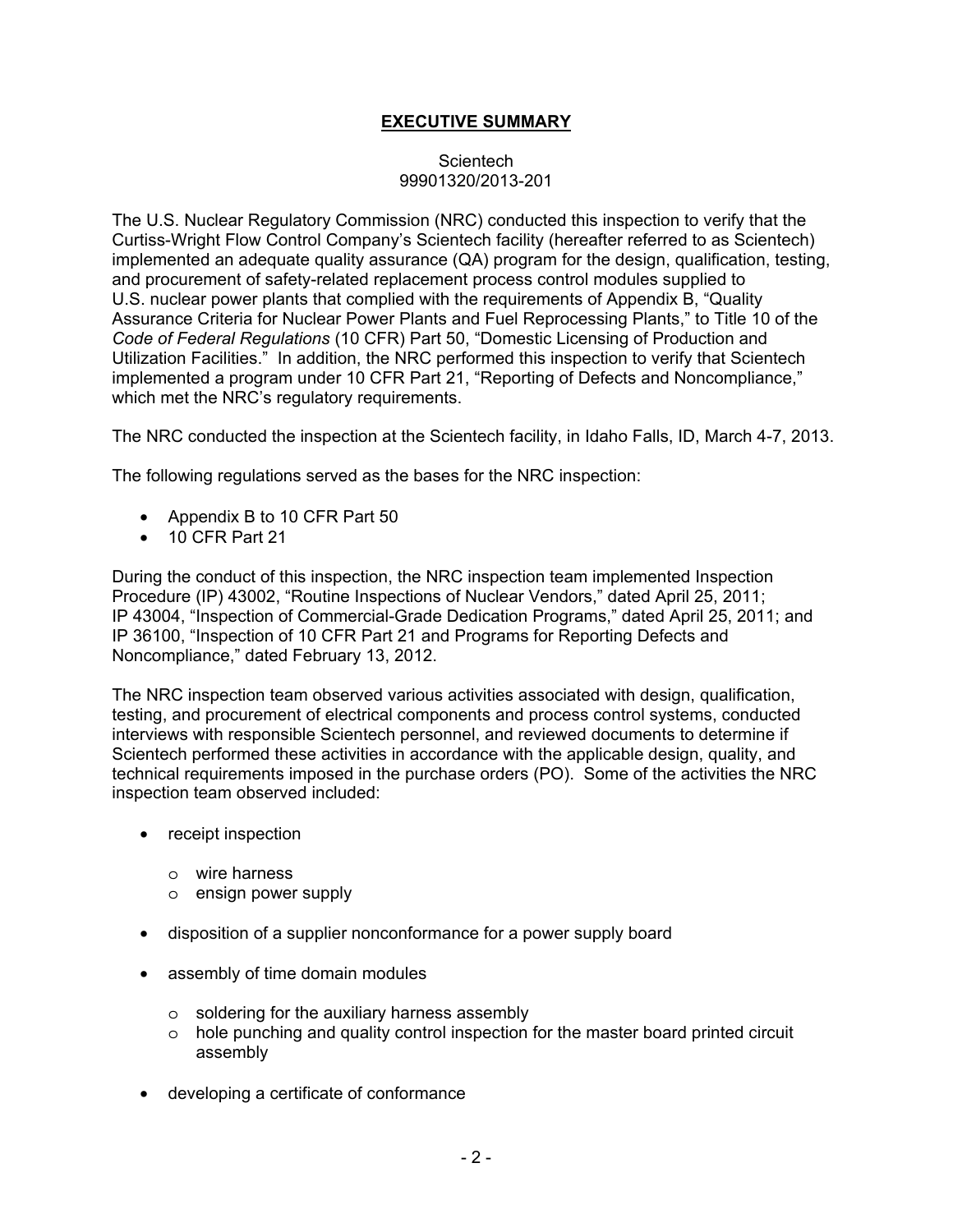- implementation of electrostatic discharge controls
- wave soldering of components on a printed circuit board

In addition to observing these activities, the NRC inspection team walked down Scientech's assembly floor and verified that it had properly identified nonconforming materials, and marked and segregated them, when practical, to ensure they were not reintroduced into the production processes.

With the exception of the nonconformances described below, the NRC inspection team concluded that Scientech's QA policies and procedures comply with the applicable requirements in 10 CFR Part 21 and Appendix B to 10 CFR Part 50, and that Scientech's personnel are implementing these policies and procedures effectively. The results of this inspection are summarized below.

# 10 CFR Part 21 Program

The NRC inspection team concluded that Scientech is implementing its procedures that govern its 10 CFR Part 21 evaluation and reporting programs consistent with the regulatory requirements of 10 CFR Part 21.

# Nonconforming Materials, Parts, or Components and Corrective Action

The NRC inspection team concluded that Scientech is implementing its policies and implementing procedures that govern its nonconforming materials, parts, or components consistent with the regulatory requirements of Criterion XV, "Nonconforming Materials, Parts, or Components."

However, the NRC inspection team issued Nonconformance 99901320/2013-201-01 in association with Scientech's failure to implement the regulatory requirements and Criterion XVI, "Corrective Action," of Appendix B to 10 CFR Part 50. Specifically, Scientech identified a lack of dedication requirements for mechanical testing of seismically sensitive components such as relays, but failed to address if design changes for relays that have already been supplied to the industry invalidate their seismic qualification.

#### Inspection and Testing

The NRC inspection team concluded that Scientech is implementing its policies and procedures that govern the assembly, qualification, inspection, and testing activities consistent with the regulatory requirements of Criterion X, "Inspection," and Criterion XI, "Test Control," of Appendix B to 10 CFR Part 50.

However, the NRC inspection team identified an example of inadequate corrective action noted in Nonconformance 99901320/2013-201-01.

#### Design Control and Commercial-Grade Dedication

The NRC inspection team concluded that Scientech is implementing its policy procedures that govern the design control and commercial-grade dedication programs consistent with the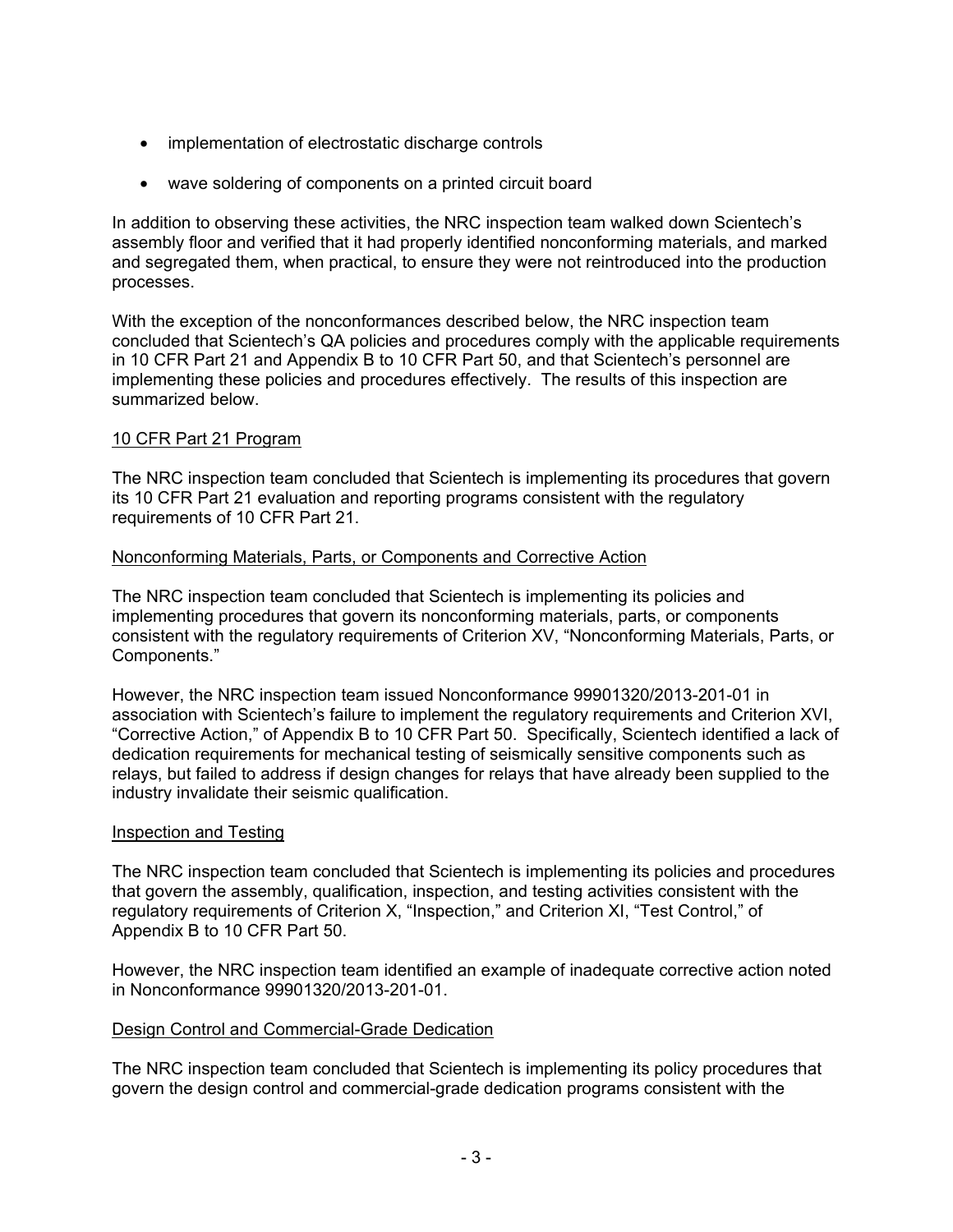regulatory requirements of Criterion III, "Design Control," and Criterion VII, "Control of Purchased Material, Equipment, and Services," of Appendix B to 10 CFR Part 50.

### Oversight of Contracted Activities and Audits

The NRC inspection team concluded that Scientech is implementing its policies and implementing procedures that govern the oversight of contracted activities consistent with the regulatory requirements of Criterion IV, "Procurement Document Control," and Criterion VII, "Control of Purchased Material, Equipment, and Services," of Appendix B to 10 CFR Part 50.

### Control of Measuring and Test Equipment

The NRC inspection team concluded that Scientech is implementing its policies and procedures that govern test control and Measuring and Test Equipment programs consistent with the regulatory requirements of Criterion XII, "Control of Measuring and Test Equipment," of Appendix B to 10 CFR Part 50.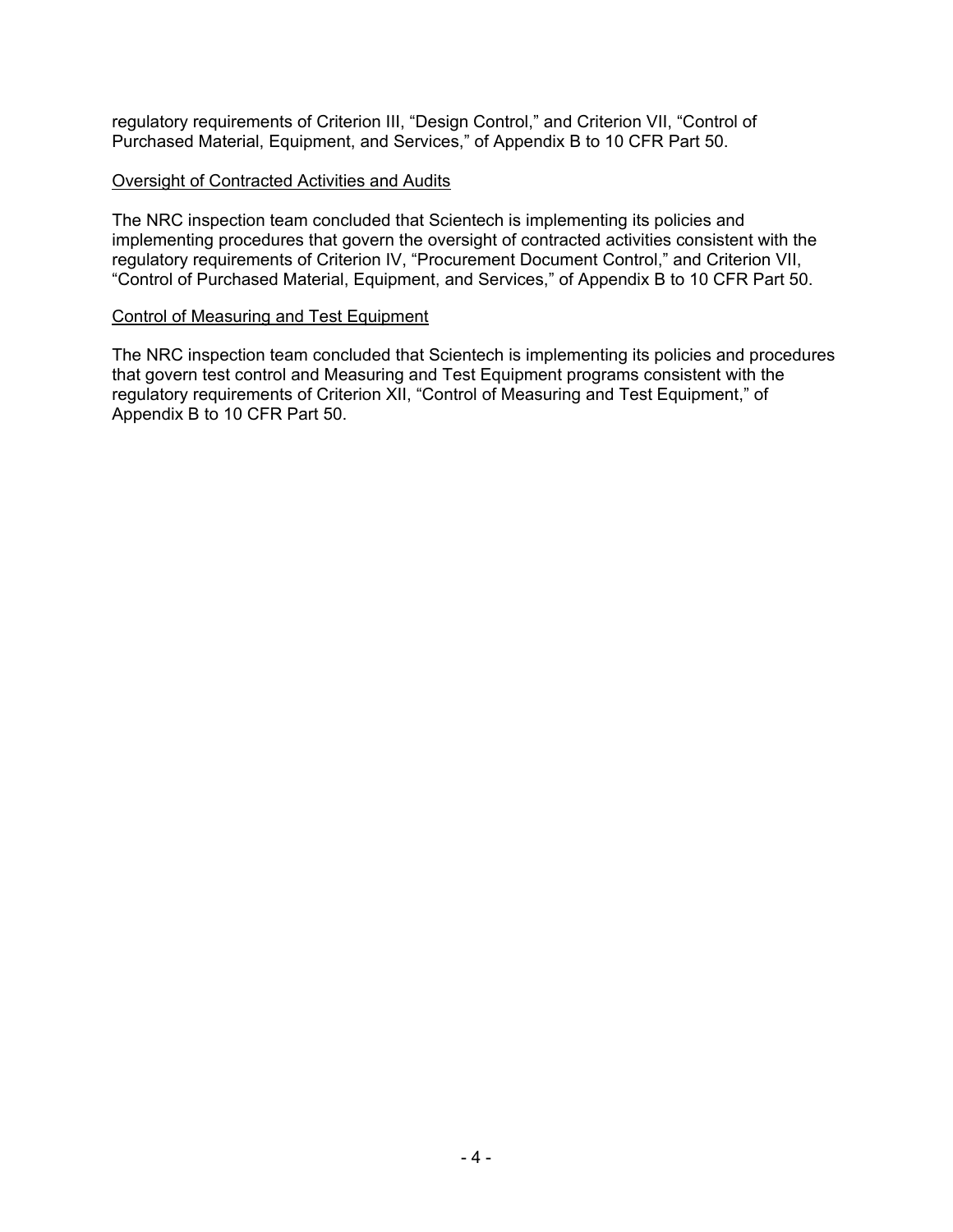# **REPORT DETAILS**

The U.S. Nuclear Regulatory Commission (NRC) inspection team observed various activities associated with the design, qualification, testing, and procurement of electrical components and process control systems, conducted interviews with responsible Scientech personnel, and reviewed test documents to determine if Scientech performed these activities in accordance with the applicable design, quality, and technical requirements.

- receipt inspection
	- o wire harness
	- o ensign power supply
- disposition of a supplier nonconformance for a power supply board
- assembly of time domain modules
	- o soldering for the auxiliary harness assembly
	- o hole punching and quality control inspection for the master board printed circuit assembly
- developing a certificate of conformance
- implementation of electrostatic discharge controls
- wave soldering of components on a printed circuit board

In addition to observing these activities, the NRC inspection team walked down Scientech's assembly floor and verified that Scientech had properly identified nonconforming materials, and marked and segregated them, when practical, to ensure they were not reintroduced into the production processes. The attachment to this inspection report lists the documents the NRC inspection team reviewed.

# **1. 10 CFR Part 21 Program**

#### a. Inspection Scope

The NRC inspection team reviewed Scientech's policies and implementing procedures that govern its program under Title 10 of the *Code of Federal Regulations* (10 CFR) Part 21, "Reporting of Defects and Noncompliance," to verify compliance with this regulation. In addition, the NRC inspection team reviewed a sample of 10 CFR Part 21 evaluations and Scientech's implementation of 10 CFR 21.21, "Notification of Failure to Comply or Existence of a Defect and Its Evaluation." To verify an adequate link to the 10 CFR Part 21 process, the NRC inspection team also reviewed Scientech's process and procedures that govern corrective actions to verify adequate implementation of the regulatory requirements identifying items that cause conditions adverse to quality. Furthermore, the NRC inspection team discussed the 10 CFR Part 21 program with Scientech management and technical staff.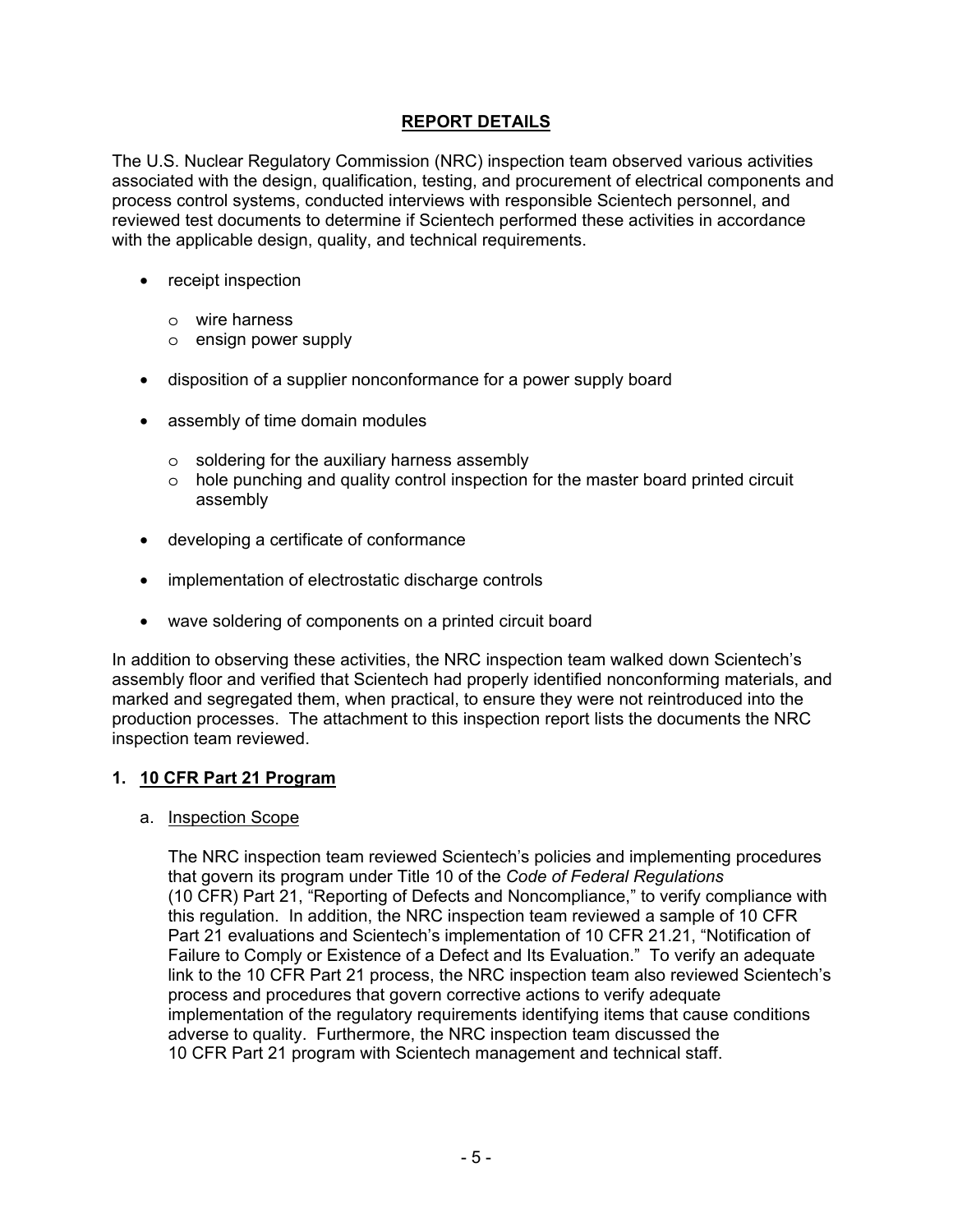# b. Observations and Findings

### b.1 10 CFR Part 21 Procedures and Implementation

The NRC inspection team verified that Scientech procedures provide the guidance and organizational structure necessary to implement the requirements of 10 CFR Part 21 and other related regulations associated with timely identification, evaluation, and reporting of defects and failures to comply that could create a substantial safety hazard. The NRC inspection team also verified that the procedures provide the necessary guidance to assess deviations and failures to comply in an effective and timely manner and provide appropriate guidance for interim reports.

The NRC inspection team reviewed the Scientech procurement procedures as well as a sample of POs and verified that the procurement process and each procurement document specified, when applicable, that the provisions for reporting of defects and noncompliances were required in accordance with 10 CFR 21.31, "Procurement Documents."

# b.2 10 CFR Part 21 Evaluations

The NRC inspection team reviewed applicable nonconformance and corrective action reports to verify that Scientech adequately screened issues for evaluation within the 10 CFR Part 21 program. The NRC inspection team reviewed a sample of 10 CFR Part 21 evaluations dealing with inadequate or missed testing and modules experiencing output voltage drifts in which reporting was determined not to be required. The NRC verified that Scientech adequately completed the evaluations within the required timeframes with sufficient technical justification to determine the deviation did not constitute a defect.

The NRC reviewed Evaluation No. 21-13-01 that Scientech reported on March 1, 2013, which informed the NRC of a defect in dual alarm modules (DAMs) and single alarm modules (SAMs) that may contain faulty diodes in solid state relays. The NRC verified that the appropriate notifications were made in accordance with Part 21 requirements. In addition, the NRC inspection team noted that Scientech provided affected customers with a technical bulletin that provided detailed background information on this issue along with a method for visual inspection of the modules to asses if their alarm module could contain a faulty diode. Scientech performed a Part 21 evaluation (Evaluation No .21-12-28) on a similar deviation identified on October 2, 2012. The technical justification assessed the failure of 6 DAMS and SAMs and concluded that because of the number of failures (6 out of 1000) and the identification of multiple failure modes with no common cause, that the deviation did not constitute a defect. The NRC verified that the evaluation and justification were adequate.

# b.3 10 CFR Part 21 Postings

The NRC inspection team reviewed the content of the Scientech Part 21 postings as well as the location of postings at the Scientech facility. The NRC inspection team verified that the information required in 10 CFR 21.6, "Posting Requirements," was included on the postings. The NRC inspection team walked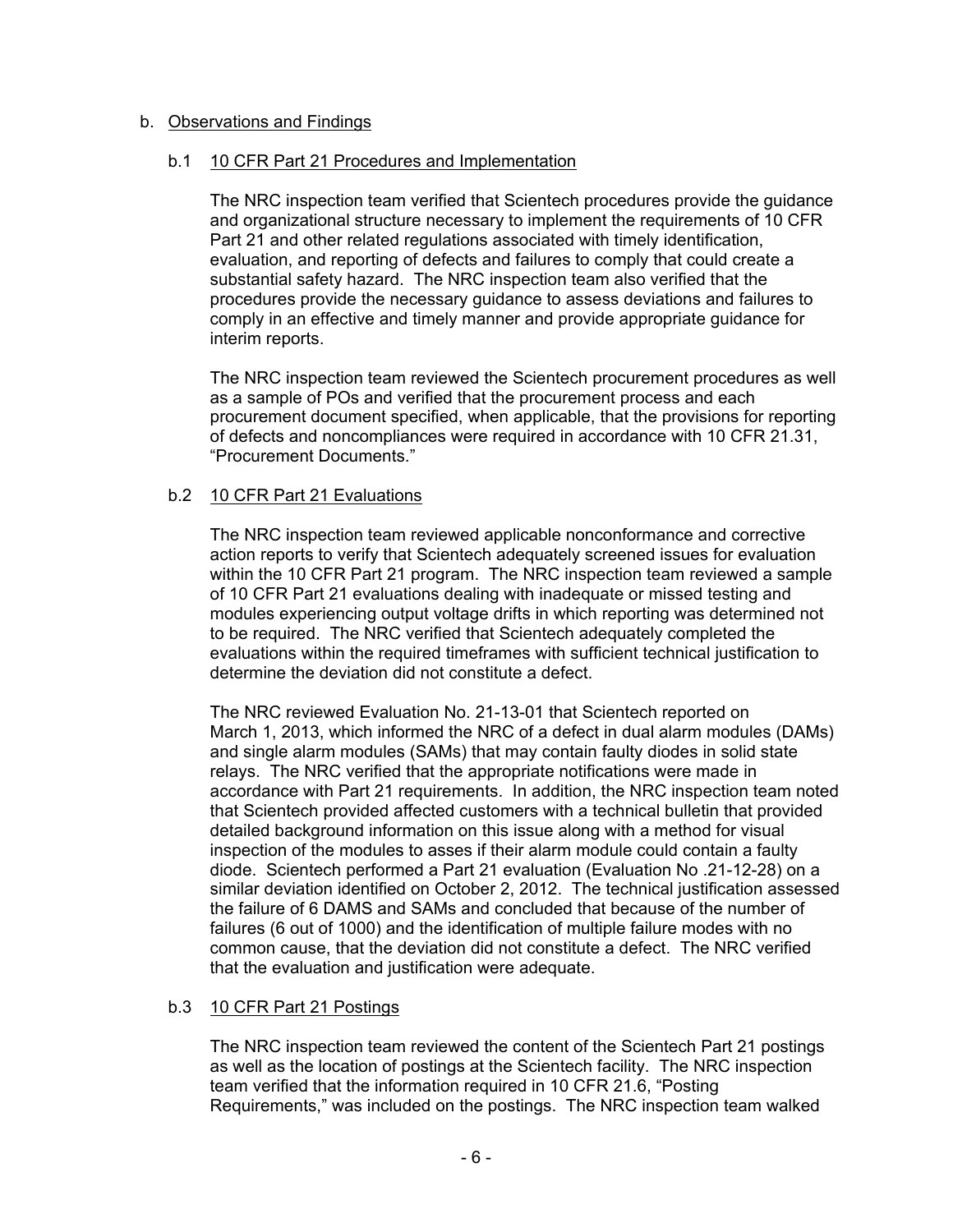down the location and also verified that the required documents were posted in conspicuous locations consistent with the intent of 10 CFR 21.6.

### c. Conclusion

The NRC inspection team reviewed Scientech policies and implementing procedures that govern Scientech 10 CFR Part 21 evaluation and reporting programs. Based on the limited sample of documents reviewed, the NRC inspection team concluded that Scientech adequately implemented its 10 CFR Part 21 programs.

### **2. Nonconforming Materials, Parts, or Components and Corrective Action**

### a. Inspection Scope

The NRC inspection team reviewed Scientech's policies and implementing procedures that govern the implementation of Scientech's nonconforming material, parts, or components and corrective actions consistent with the regulatory requirements of Criterion XV, "Nonconforming Materials, Parts, or Components," and Criterion XVI, "Corrective Action," of Appendix B, "Quality Assurance Program Criteria for Nuclear Power Plants and Fuel Reprocessing Plants," to 10 CFR Part 50, "Domestic Licensing of Production and Utilization Facilities." The NRC inspection team reviewed a sample of corrective action documents associated with 10 CFR Part 21 evaluations. In addition, the NRC inspection team reviewed a sample of safety-related nonconformance reports (NCRs) to verify that nonconforming items were reviewed and dispositioned in accordance with Scientech's implementing procedures.

# b. Observations and Findings

# b.1 Procedures

Standard Operating Procedure (SOP) 15.3, "Nonconformances," Revision 2, dated June 15, 2012, identifies methods and procedures for the control of services, materials, parts, or components that do not conform to specified requirements to prevent inadvertent use or installation. SOP 15.3 identifies three levels for reporting conditions adverse to quality: (1) traveler deficiency report (TDR) for nonconforming conditions discovered in the normal course of the manufacturing process before final testing that can be readily reworked within the confines of manufacturing; (2) NCR for conditions that require evaluation or disposition outside the normal manufacturing process and may have dispositions other than rework, and; (3) corrective action requests (CARs) for extensive or repetitive problems that require analysis to eliminate the root cause to prevent the problem from recurring. Each level of reporting has a respective SOP for how the TDR, NCR, or CAR should be initiated and processed. These procedures include:

- SOP 22.1, "Project Planning Documents," Revision 4, dated February 21, 2013
- SOP 15.5, "Supplier Nonconformance's," Revision 0, dated May 16, 2012
- SOP 16.1, "Corrective Action Report," Revision 1, dated June 19, 2012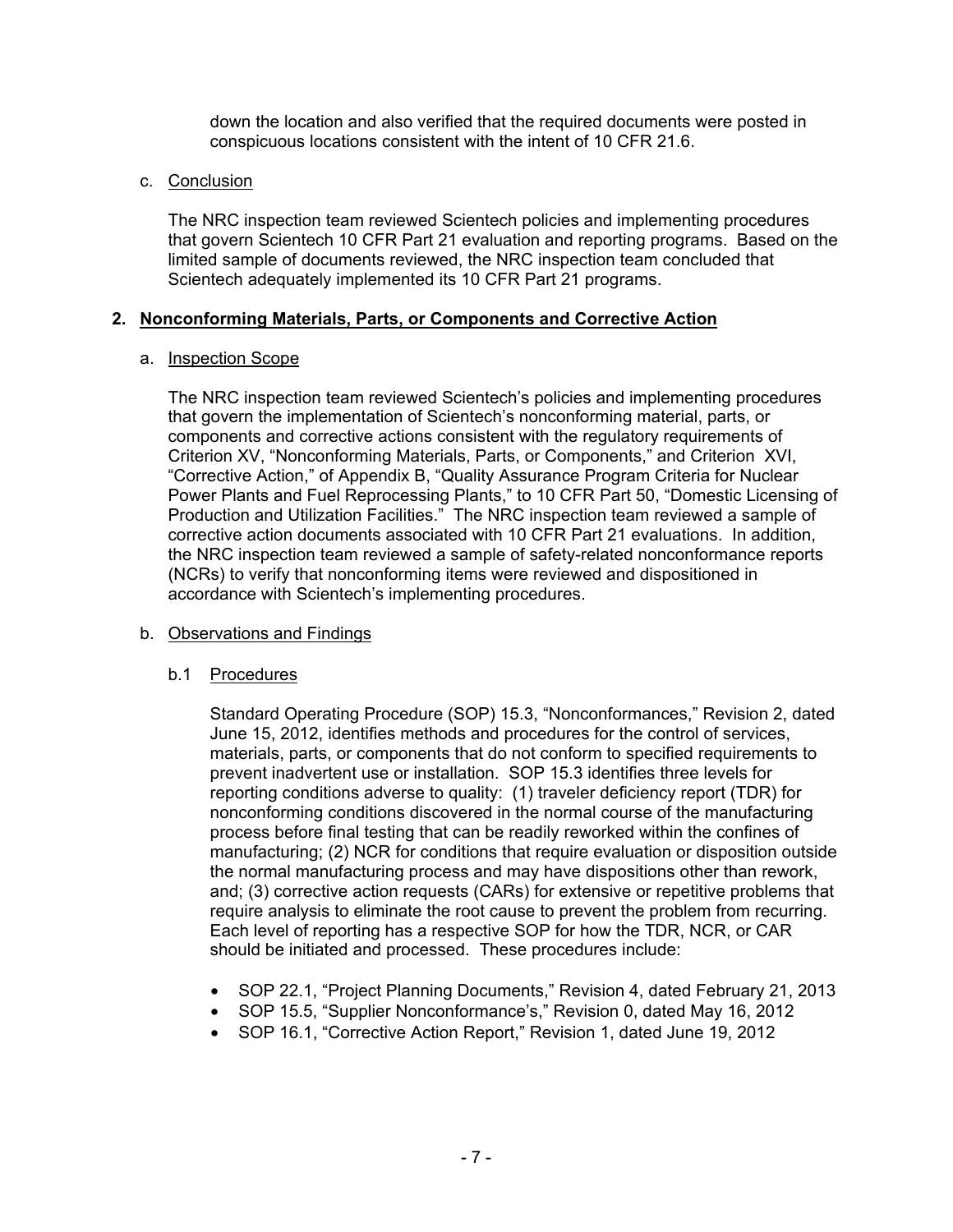# b.2 Implementation of the Nonconforming Materials, Parts, or Components Program

The NRC inspection team verified that the disposition documentation for repaired or use-as-is items contained adequate justifications and that repaired or use-as-is items were subject to design control measures commensurate with those applied to the original design specification.

# b.3 Implementation of the Corrective Action Program

The NRC inspection team verified a sample of CARs generated over the past 2 years related to customer returns appropriately identified and corrected conditions adverse to quality. In addition, the NRC inspection team verified that these items were evaluated appropriately for 10 CFR Part 21. However, the NRC inspection team found that CAR 09-007 failed to address design changes for relays that may affect their seismic qualification. The technical issue identified is documented in Section 3, "Inspection and Testing."

# c. Conclusion

The NRC inspection team concluded that Scientech is implementing its policies and implementing procedures that govern its nonconforming materials, parts, or components consistent with the regulatory requirements of Criterion XV, "Nonconforming Materials, Parts, or Components."

However, the NRC inspection team issued Nonconformance 99901320/2013-201-01 in association with Scientech's failure to implement the regulatory requirements of Criterion XVI, "Corrective Action," of Appendix B to 10 CFR Part 50. Specifically, Scientech identified a lack of dedication requirements for mechanical testing of seismically sensitive components such as relays, but failed to address if design changes for relays that have already been supplied to the industry invalidate their seismic qualification.

# **3. Inspection and Testing**

# a. Inspection Scope

The NRC inspection team reviewed Scientech's policies and implementing procedures that govern the implementation of the inspection and testing process to verify compliance with the regulatory requirements of Criterion IX, "Control of Special Processes," and Criterion X, "Inspection," of Appendix B to 10 CFR Part 50.

The NRC inspection team sampled the following modules supplied to the nuclear industry to verify that they will perform in accordance with technical requirements:

- NUS-B137QA, "Ensign Based Power Supply Qualification Report," dated April 8, 2010, Revision 4
- PO 45900601, dated January 26, 2012, for three different safety-related power supply submodules
- PO 7731624, Revision 0, dated January 28, 2013, for two input summer GEMAC replacement modules, Model 563-05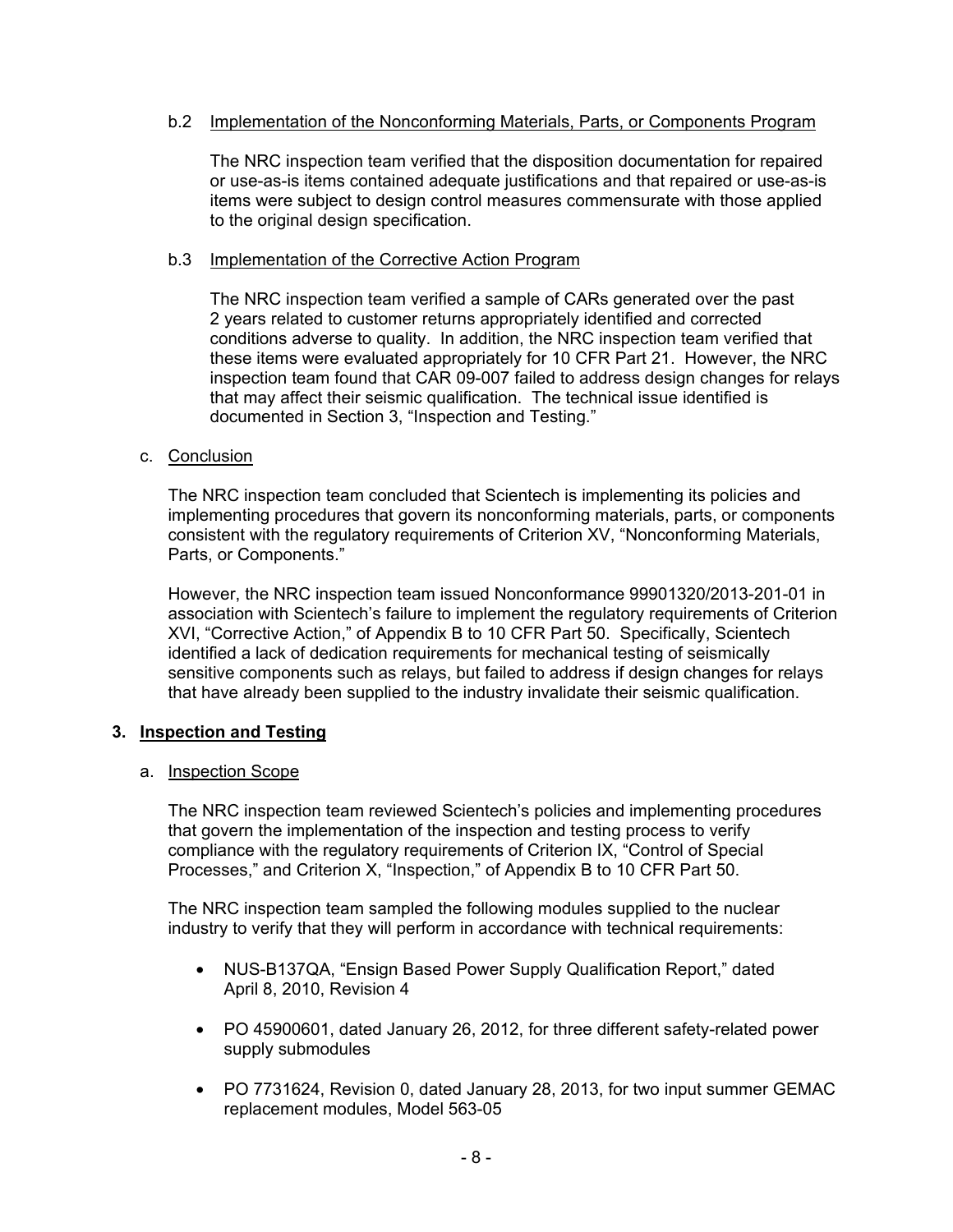### b. Observations and Findings

PO 7731624 required a certificate of conformance be provided to demonstrate that the replacement modules were qualified to NUS-A073QA, "GEN900 Version 2 Module Qualification Report," Revision 1, March 30, 2006. NUS-A073QA is a summary of the testing performed of test specimens, including testing of an input summer module. The testing demonstrated performance of the modules under varying temperatures, input, and output loads. Accelerated aging was not performed, nor were tests performed for radiation as these tests are not required for equipment located in a mild environment. Seismic qualification was derived from testing performed on similar components. The NRC inspection team found this approach to be acceptable since there were no seismically susceptible components contained within the input summer replacement modules.

The NRC inspection team observed that the Scientech power supply sub modules are all based on an Ensign Model 9061 01 solid state switching power supply. The power supply sub modules are mounted on Scientech custom designed circuit boards unique to the specific application along with mating hardware and peripheral devices. When requested, Scientech also supplies the power supply sub modules as a separate item. Scientech purchases these power supply sub modules from Ensign as a commercial-grade component. The NRC inspection reviewed the qualification report and verified that qualification of the Ensign Based Power Supply, NUS-B137QA, was adequately performed. Specifically, the NRC inspection team verified that Scientech identified design changes that affected the original qualification testing and reperformed testing as appropriate. The qualification report also listed what supplemental testing is to be performed for each production submodule, both those supplied by Scientech as discrete components and those supplied as part of a functional module. For those supplied as part of a module, Scientech performs no specific testing of the power supply submodule, as the submodules are tested as part of the overall module; however, production testing is done by Ensign on each power supply before they are shipped to Scientech.

The NRC inspection team reviewed modules supplied under PO 45900601 and verified that Scientech performed testing in accordance with NUS-B137TA, Revision 11, for each production unit. Testing performed included baseline functional tests, varistor tests, capacitor tests, continuity tests, no load, and full load voltage tests. The NRC inspection team verified that, in total, the combination of qualification and production testing that Scientech performed and the production testing that Ensign performed adequately established the performance of the supplied components.

The NRC inspection team observed that Scientech relies on a combination of individual and type testing to demonstrate modules will perform in accordance with technical requirements. While the testing regimen outlined in the above samples was found to be adequate for modules that do not contain seismically sensitive components, the NRC inspection team noted that many of the production modules Scientech supplies as original equipment manufacturer (OEM) replacements contain seismically sensitive components. Scientech has relied on testing performed to the Institute of Electrical and Electronics Engineers (IEEE) Standard 344 on test specimen modules; however, Scientech has not performed testing on production modules sufficient to establish similarity to the tested units. During the inspection, the NRC inspection team asked Scientech staff to explain their process for ensuring that there have been no design or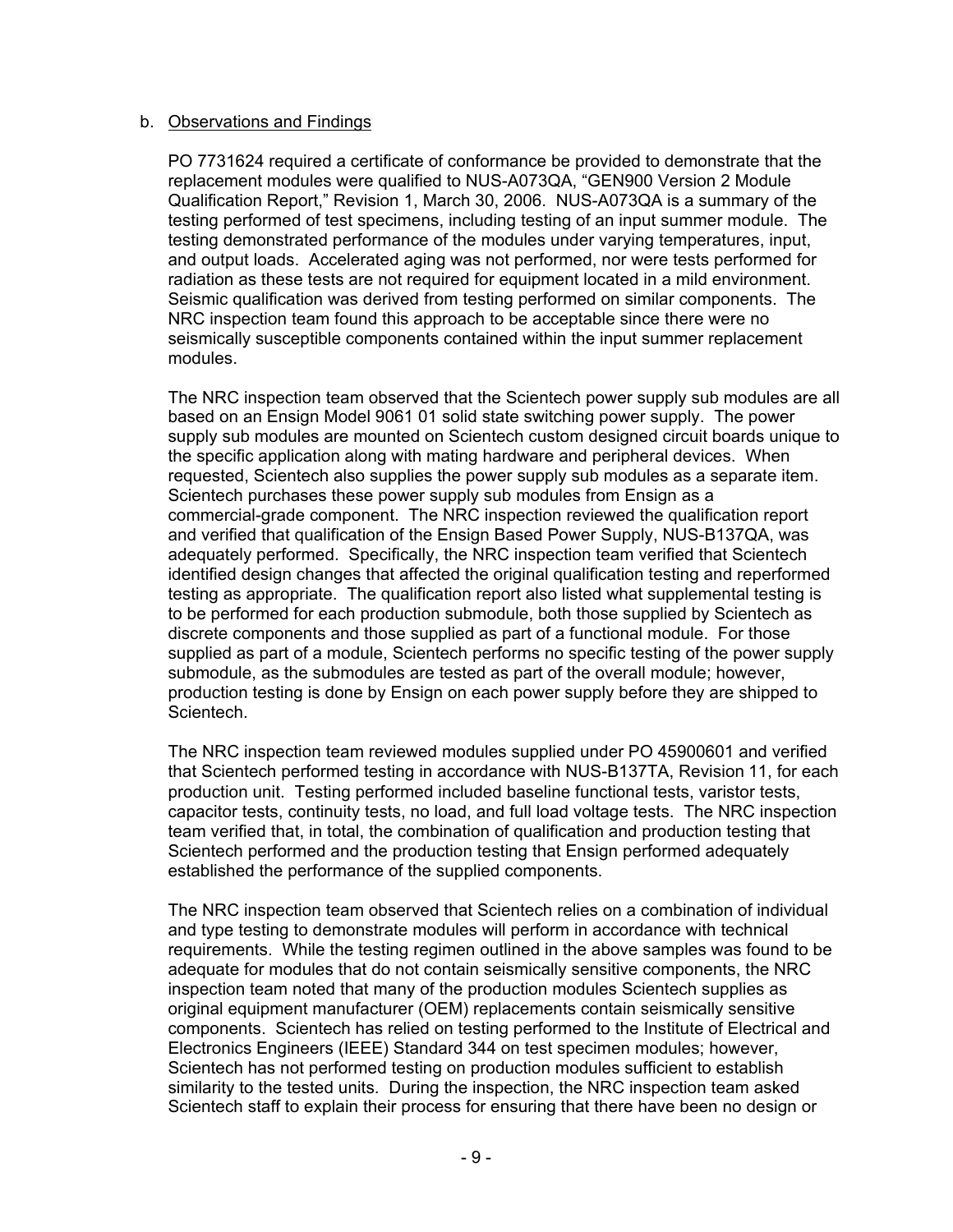material changes to the seismically sensitive components that would invalidate its past seismic qualification testing. Scientech indicated that it had also recognized this as a weakness and had documented this concern in CAR 09-007, dated September 29, 2009. In response to the CAR, Scientech implemented corrective actions to ensure that moving forward the concern would be addressed. These actions include the purchase of a seismic shaker table and enhanced procedures to perform ongoing testing on sample components. However, the enhanced testing program had not been implemented at the time of the inspection. In addition, while the NRC inspection team concluded that Scientech had identified adequate corrective action to address this issue moving forward, Scientech failed to adequately address why the original seismic qualification testing was still valid for production modules already shipped that contain commercial-grade seismically susceptible components, given the lack of design control of the production relays. The NRC inspection team identified this as inadequate corrective action noted in Nonconformance 99901320/2013-201-01.

c. Conclusion

The NRC inspection team concluded that Scientech is implementing its policies and procedures that govern test control and M&TE programs consistent with the regulatory requirements of Criterion IX, "Control of Special Processes," Criterion XI, "Test Control," and Criterion XII, "Control of Measuring and Test Equipment," of Appendix B to 10 CFR Part 50.

However, the NRC inspection team identified an example of inadequate corrective action noted in Nonconformance 99901320/2013-201-01.

# **4. Design Control**

#### a. Inspection Scope

The NRC inspection team reviewed Scientech's policy, procedures, and implementation documents for design and commercial-grade dedication activities to verify compliance with the requirements of Criterion III, "Design Control," and Criterion VII, "Control of Purchased Material, Equipment, and Services," of Appendix B to 10 CFR Part 50. The NRC inspection team reviewed design documentation to verify that applicable design inputs were translated correctly into specifications, drawings, procedures, or instructions. Additionally, the NRC inspection team reviewed the dedication process and activities pertaining to fixed electrolytic capacitors.

#### b. Observations and Findings

#### b.1 Design Control

The NRC inspection team sampled change evaluations associated with: lead/lag and derivative controller; dual alarm module 800; ensign power supply; configuration cards; and a breaker switch. The NRC inspection team verified that the design activities and any related changes were accomplished in accordance with the approved procedures. The NRC inspection team verified that a sample of engineering change notices and document change notices included all relevant considerations and specifications. The NRC inspection team verified that individuals other than those who performed the original design performed design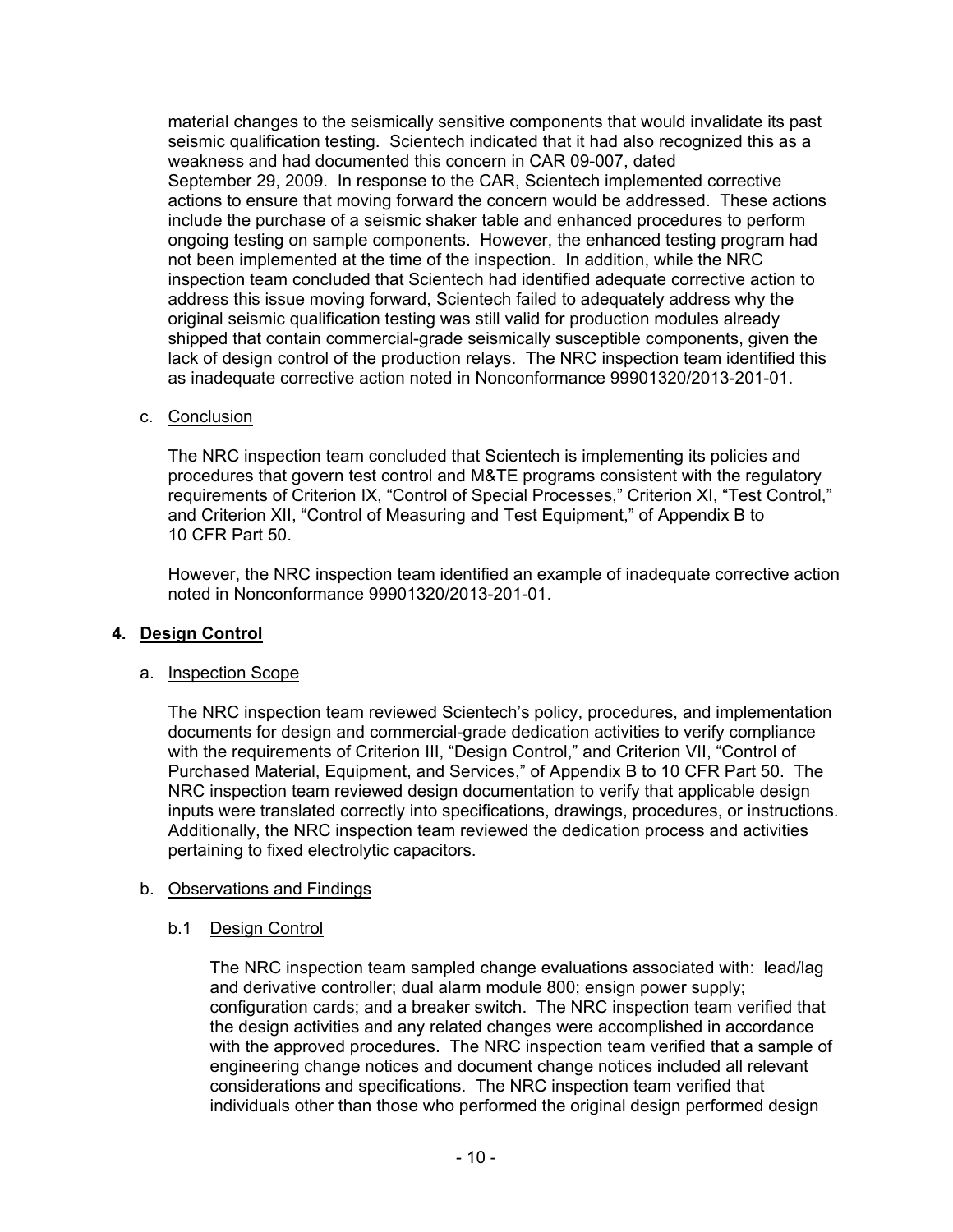verification and that design changes underwent the same level of review as the original design.

As part of its design process, the NRC inspection team observed that Scientech developed equivalency review documents to document the desired input and output characteristics, and other relevant technical specifications of the Scientech replacement modules. In most cases, the specifications are taken from the OEM requirements. The NRC inspection team reviewed NUS-A087SA, "GE/MAC Type 560 Alarm Unit to NUSI DAM900-5660-3 Dual Alarm Unit and SAM900-560-1 Single Alarm Unit Equivalency Review," dated March 16, 2005, Revision 4. This document provided a listing and a comparison of the technical requirements of the OEM to the Scientech designed replacement device. The team also reviewed NUS-A031SA, "Specified Function Generator to NUSI GEN801 Module," dated April 26, 2004, Revision 0.

In addition, the NRC inspection team reviewed safety-related PO 7731624, Revision 0, dated January 28, 2013, for two input summer GEMAC replacement modules, Model 563-05. The NRC inspection team reviewed the Scientech equivalency review document NUS-A005SA, Revision 1, which established the technical parameters for the replacement summer module. OEM parameters were derived from GE/MAC Product Instruction HBK 8056-2B. The NRC inspection team verified that the equivalency documents captured relevant technical requirements for the modules reviewed.

### b.2 Dedication and Acceptance Testing

The NRC inspection team reviewed a sample of dedications to determine if the process identified in SOP 19.1, "Commercial Grade Dedication," was being adequately implemented. SOP 19.1 details two methods that allow Scientech to use commercial-grade items in safety applications. The first method is through dedication of finished components for direct sale to the customer. The second method is using the commercial-grade parts as part of a larger assembly that would be assembled, inspected, tested, and controlled through Scientech's quality assurance program. The NRC inspection team verified that Scientech conforms to the guidance contained in Electric Power Research Institute 5652, "Guideline for the Utilization of Commercial Grade Items in Nuclear Safety-Related Applications," dated June 1, 1988, as conditionally endorsed by NRC Generic Letter 89-02, "Actions to Improve the Detection of Counterfeit and Fraudulently Marketed Products," dated March 21, 1989, for their dedication of finished components through reviewing a dedication package of electrolytic capacitors. The NRC inspection team verified that the process Scientech used to dedicate commercial-grade parts as part of a larger assembly was adequate as the acceptability of the commercial-grade parts was established through a combination of the production testing performed on each completed module and qualification testing performed on test specimens. The NRC inspection team verified the controls that Scientech put in place throughout the assembly process were adequate to ensure that critical characteristics of the production modules were met and that the production modules were sufficiently similar to those test specimens used for qualification testing (except in the case for seismically sensitive components as discussed in Nonconformance 99901320/2013-201-01).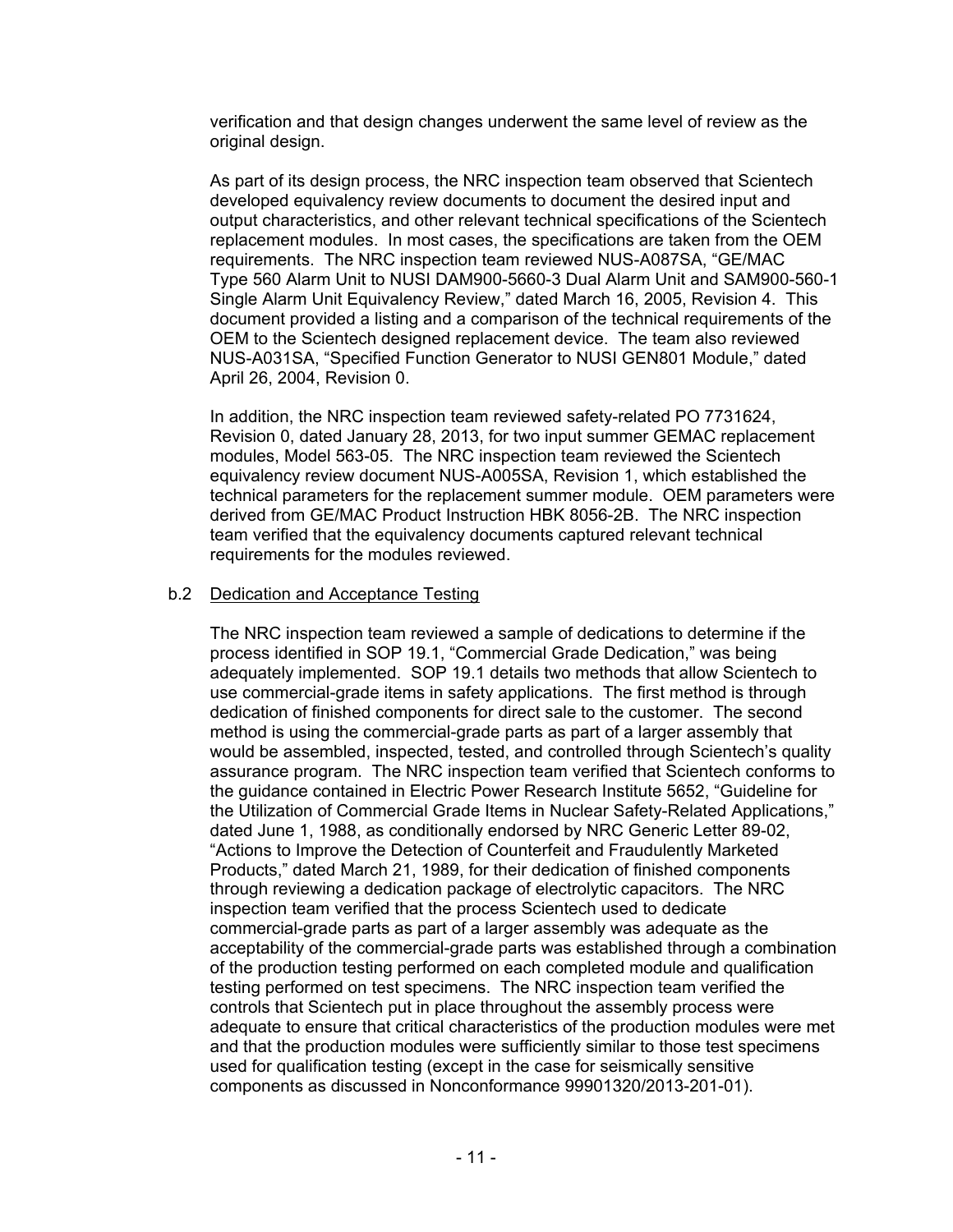The NRC inspection team reviewed a sample of commercial-grade surveys to verify that Scientech adequately reviewed and approved appropriate controls of critical characteristics to their suppliers. The NRC inspection team also observed an issuance of a COC for a dual alarm module to ensure that the appropriate procedure and quality controls were verified throughout the process.

# c. Conclusion

The NRC inspection team concluded that Scientech is implementing its policies and procedures that govern the design control and commercial-grade dedication programs consistent with the regulatory requirements of Criterion III, "Design Control," and Criterion VII, "Control of Purchased Material, Equipment, and Services," of Appendix B to 10 CFR Part 50.

# **5. Oversight of Contracted Activities and Audits**

#### a. Inspection Scope

The NRC inspection team reviewed Scientech's policies and implementing procedures that govern the implementation of its oversight of contracted activities program to verify compliance with the requirements in Criterion IV, "Procurement Document Control," and Criterion VII, "Control of Purchased Material, Equipment, and Services," of Appendix B to 10 CFR Part 50. The NRC inspection team reviewed a sample of POs, receipt inspection records, annual evaluations, and external audits to evaluate Scientech's compliance with its program and technical requirements. In addition, the NRC inspection team reviewed the disposition of corrective actions to resolve deficiencies that audit findings identified for adequacy and timeliness. Furthermore, the NRC inspection team discussed the oversight of contracted activities with Scientech's management and technical staff.

#### b. Observations and Findings

#### b.1 Procurement Document Control

The NRC inspection team verified that the POs adequately documented the procurement requirements as established by Scientech's governing policies and implementing procedures, which include (1) imposition of appropriate quality, technical, and regulatory requirements and (2) identification of the applicable codes and standards. The NRC inspection team also verified that these POs adequately defined contract deliverables, instructions for the disposition of nonconformances, access rights, and provisions for the extension of contractual requirements to subcontractors.

Specifically, the NRC inspection team reviewed PO 45900601, dated January 26, 2012, for three different safety-related power supply submodules. The PO imposed Appendix B to 10 CFR Part 50, 10 CFR Part 21, and NQA-1-1994, "Quality Assurance Requirements for Nuclear Facility Applications". The power supply modules also were required to be certified to the applicable Scientech qualification reports.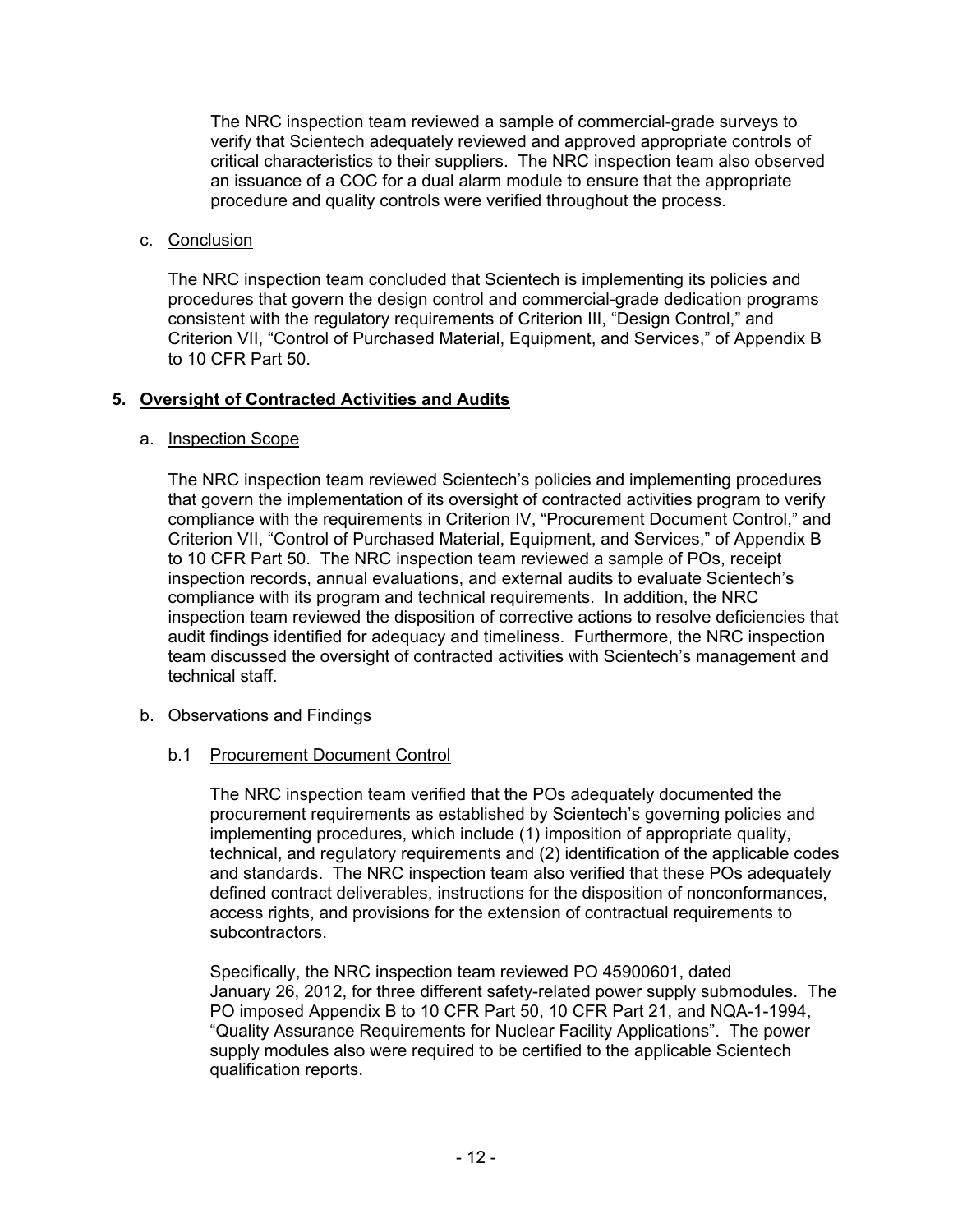In addition, the NRC inspection team reviewed NUS-B137SA, Revision 0, dated March 13, 2008, "Ensign Based Power Supplies," which provides the specifications for the power supply modules. Included within the specification were the acceptance criteria related to the input and output voltages, frequency, drift, regulation, and other parameters. The parameters chosen were based on the input power requirements for the parent function and control modules. The NRC inspection team verified that Scientech had performed a commercial-grade survey of Ensign and had implemented contractual requirements to approve any changes in design to the Ensign submodule. The team reviewed several Ensign design changes to the module that had been made to improve performance and to address performance deficiencies and verified that the subsequent changes were appropriately captured on the corresponding Ensign documents.

The NRC inspection team reviewed PO 12-00263, dated February 6, 2012, from Scientech to Ensign for 125 power supply modules. The team verified that the PO to Ensign invoked the Ensign quality assurance program that Scientech had previously reviewed and approved. Ensign also supplied test data for each of the supplied modules that included testing to show the acceptability of the power supply output over a range of input voltages.

The NRC inspection team reviewed commercial-grade survey No. SS-11-04 performed by Scientech of Ensign, dated November 17, 2011. The survey was performed using Revision 6 of the NUPIC Commercial Grade Item Survey Checklist. The survey focused on several aspects of the Ensign quality program important to the work being performed for Scientech. Three relatively minor issues were identified by Scientech. Overall, the NRC inspection team determined that the survey was sufficient to verify the important aspects of the Ensign commercial manufacturing process.

# b.2 Maintenance of the Approved Suppliers List

 The NRC inspection team verified that the approved suppliers list (ASL) contained qualified and approved suppliers; that the lists were maintained, distributed, and periodically updated by authorized personnel; and that any revisions to the lists were implemented following the applicable procedures. In addition, the NRC inspection team confirmed that the scope of supply was documented and consistent for the activities contracted.

# b.3 External Audits

The NRC inspection team verified that Scientech had prepared and approved plans that identify the audit scope, focus, and applicable checklist criteria before the initiation of the audit activity. The NRC inspection team confirmed that the audit reports contained a review of the relevant QA criteria in Appendix B to 10 CFR Part 50 for the activities that individual suppliers performed and documentation of pertinent supplier guidance associated with each criterion. For audits that resulted in findings, the NRC inspection team verified that the supplier had established a plan for corrective action and that Scientech had reviewed and approved the corrective action and verified its satisfactory completion and proper documentation.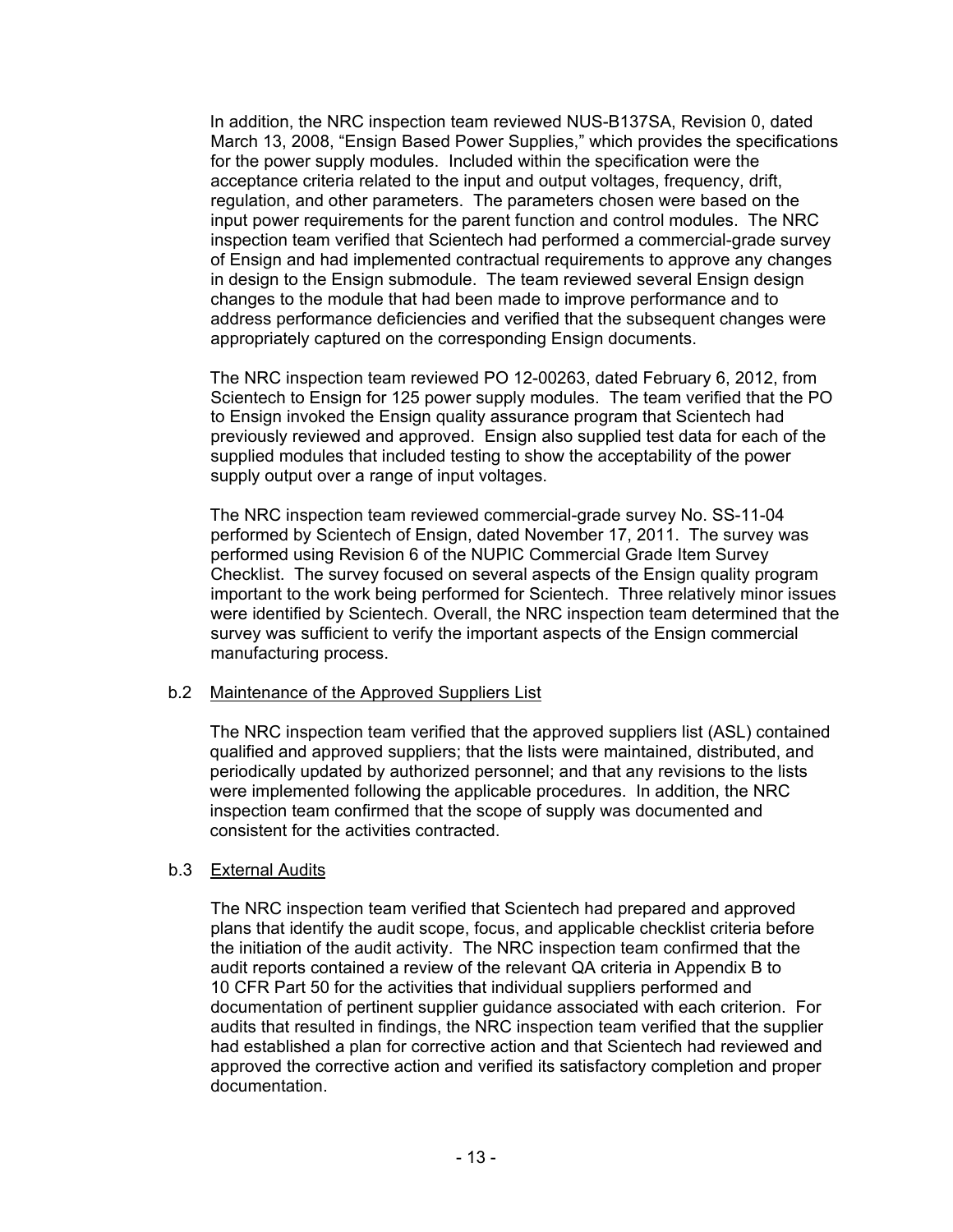Scientech is a member of the Nuclear Industry Assessment Committee (NIAC), which consists of companies that supply goods and services to the nuclear industry based on a quality program that meets the requirements in Appendix B to 10 CFR Part 50 and that accept 10 CFR Part 21. NIAC develops and maintains procedures and processes necessary to plan, guide, and share supplier evaluations (audits) with its members. Scientech uses NIAC audits to support the qualification and maintenance of suppliers. Once an NIAC audit is received, Scientech's QA Manager reviews the audit for completeness and adequacy, evaluates the audit report in accordance with Scientech's QA program and the appropriateness of the scope, and approves the audit report as the basis for including the vendor on the ASL.

# b.4 Receipt Inspection

The NRC inspection team observed that Scientech performs receipt inspection on all of its procured material and services. Upon receipt of direct material or direct services, Scientech's QC staff inspects the items or the results of the services and documents the results of the inspection in a Receipt Inspection Report (RIR). This RIR documents the acceptability of the items or services and its disposition.

The NRC inspection team observed the receipt inspection of a wire harness and an Ensign power supply. The NRC inspection team observed the Scientech QC inspector review the necessary documentation, confirm the PO information, conduct a review for any obvious damage, verify the quantity received, and verify the applicable receipt inspection requirements based on NUS-G010EA. The NRC inspection team also verified that the Scientech QC inspector used various calibrated measuring and testing equipment (M&TE) during the inspections and confirmed that the QC inspector was knowledgeable about the proper use and configuration of each instrument.

The NRC inspection team also noted that Scientech has incorporated a "Counterfeit and Suspect Items" criteria into all of its receipt inspection activities. Scientech uses the criteria defined in Information Notice No. 89-70, "Possible Indications of Misrepresented Vendor Products," dated October 11, 1989, as a guideline for detecting counterfeit and suspect items during receipt inspection activities.

During discussions with the NRC inspection team, the QC inspector stated that if there is any receipt inspection criteria that is not met during receipt inspection, the QC inspector will initiate a supplier NCR and forward it to the Engineering Department for further disposition.

# b.5 Qualification and Training of Auditors and Lead Auditors

The NRC inspection team reviewed a sample of the training and qualification records of Scientech's lead auditors and auditors and confirmed that auditing personnel had completed all required training and had maintained qualification and certification in accordance with Scientech's policies and procedures. The NRC inspection team also verified that the audit teams that Scientech selected were sufficiently qualified to evaluate areas within the scope of the audit.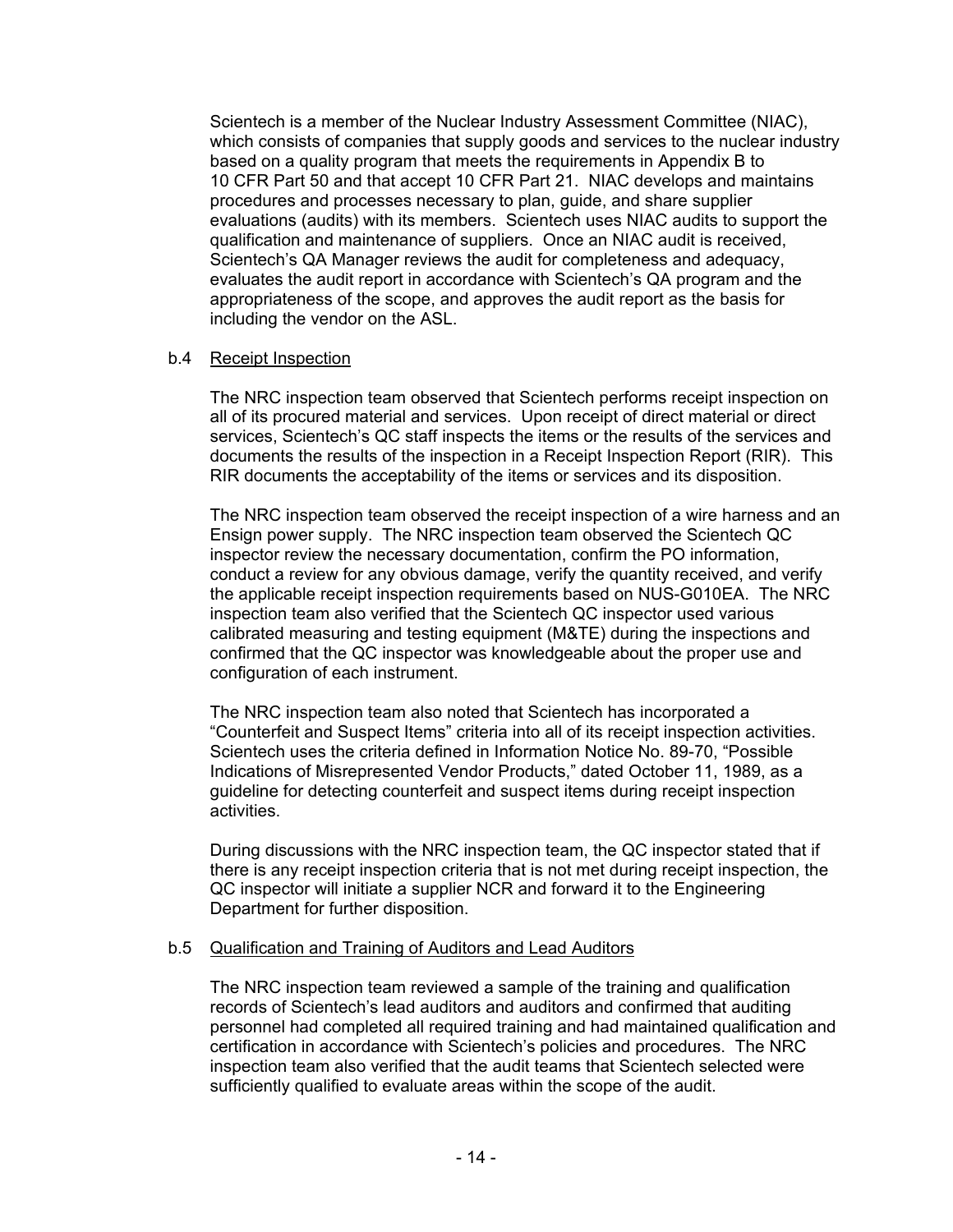# b.6 Qualification and Training of Inspection Personnel

The NRC inspection team verified that Scientech had established and implemented a training and qualification program for the training and qualification of inspection personnel. Scientech's procedure SOP 10.1, "Qualification and Certification of Inspection and Test Personnel, Revision 0, dated February 9, 2012, contains the requirements for selection, training, qualification, and administration of inspection personnel. The NRC inspection team verified that the training and qualification records were complete and current and were in accordance with SOP 10.1.

# c. Conclusion

The NRC inspection team concluded that Scientech is implementing its policies and implementing procedures that govern the oversight of contracted activities consistent with the regulatory requirements of Criterion IV, "Procurement Document Control," and Criterion VII, "Control of Purchased Material, Equipment, and Services," of Appendix B to 10 CFR Part 50.

# **6. Control of Measuring and Test Equipment**

# a. Inspection Scope

The NRC inspection team reviewed Scientech's policies and implementing procedures that govern the M&TE program to verify compliance with the requirements in Criterion XII, "Control of Measuring and Test Equipment," of Appendix B to 10 CFR Part 50. The NRC inspection team also reviewed a sample of calibration records for various M&TE. In addition, the NRC inspection team discussed the M&TE program with Scientech's management and technical staff.

# b. Observations and Findings

The NRC inspection team performed visual inspection of a sample of M&TE. The NRC inspection team verified that the M&TE used had appropriate calibration stickers and current calibration dates, including calibration due dates, and that the associated calibration records were current and available for review. The calibration records that the NRC inspection team reviewed also indicated the as-found and as-left conditions, accuracy required, calibration results, calibration dates, due date for recalibration, and the applicable National Institute of Standards and Technology reference for the equipment used in the calibration. The NRC inspection team also verified that the selected M&TE was calibrated using procedures traceable to known industry standards.

In addition, the NRC inspection team confirmed that for M&TE that's found to be in an out of tolerance condition once it is returned from the calibration supplier, Scientech initiates a NCR to evaluate the validity and acceptability of previous measurements, inspections, and tests results for items previously inspectioned or tested with the affected M&TE.

During discussions on the calibration of M&TE with Scientech personnel, the NRC inspection team was informed that Scientech does not have an onsite M&TE program; instead, it subcontracts most of the calibration services to different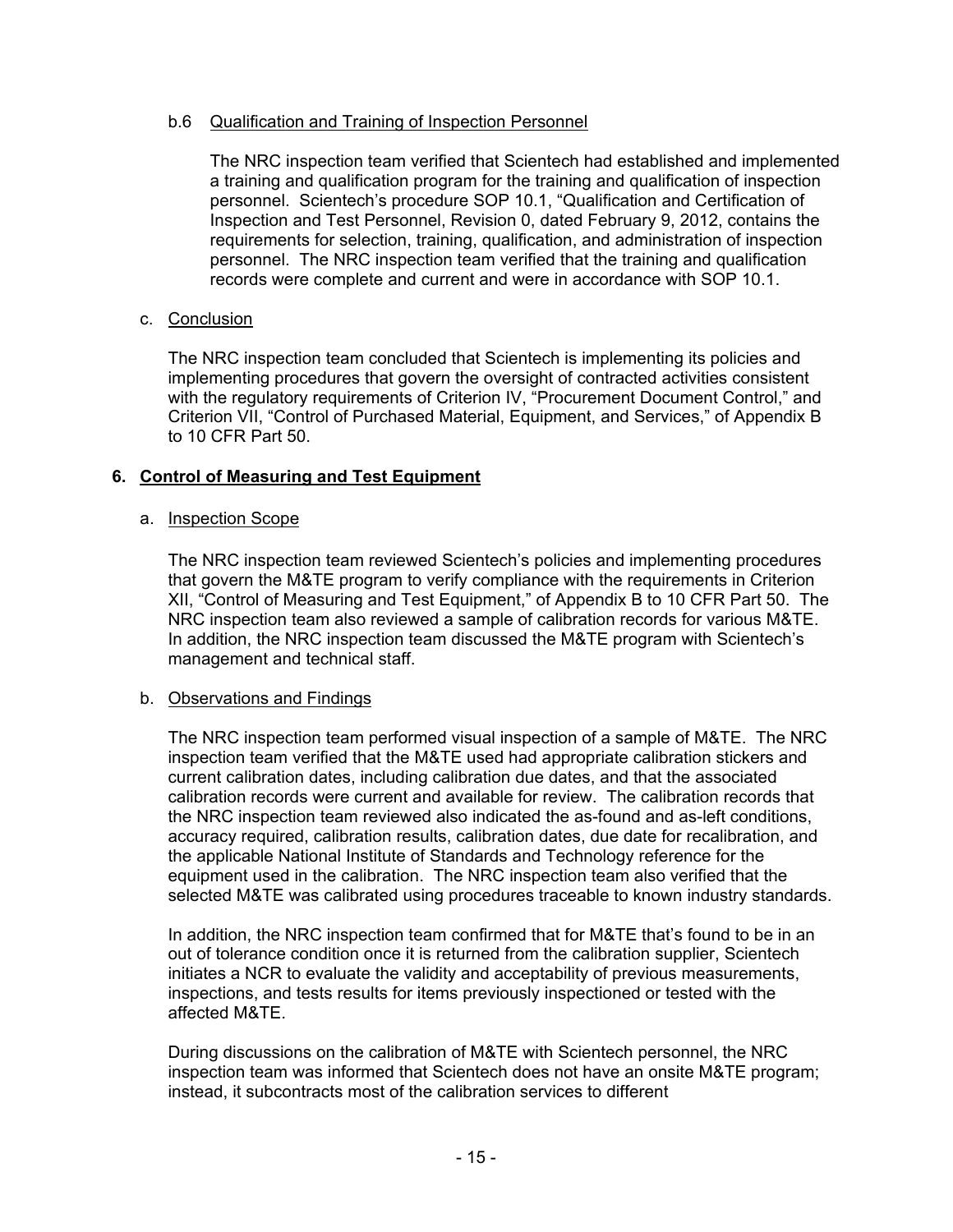commercial-calibration suppliers. Scientech developed a procedure for the dedication of commercial-grade calibration services, NUS-G024BA, "Generic Commercial[-]Grade Dedication Procedure for M&TE Calibration Services," Revision 1, dated June 5, 2012, which provides guidance for the dedication of commercial-grade calibration services for nuclear safety-related applications. The NRC inspection team verified that Scientech is adequately dedicating its commercial-grade calibration services in accordance with NUS-G024BA.

c. Conclusion

The NRC inspection team concluded that Scientech is implementing its policies and procedures that govern test control and M&TE programs consistent with the regulatory requirements in Criterion XII, "Control of Measuring and Test Equipment," of Appendix B to 10 CFR Part 50.

# **7. Entrance and Exit Meetings**

On March 4, 2013, the NRC inspection team discussed the inspection scope during an entrance meeting with Mr. Vince Chermak, the QA manager, and other Scientech personnel. On March 7, 2013, the NRC inspection team presented the inspection results during an exit meeting.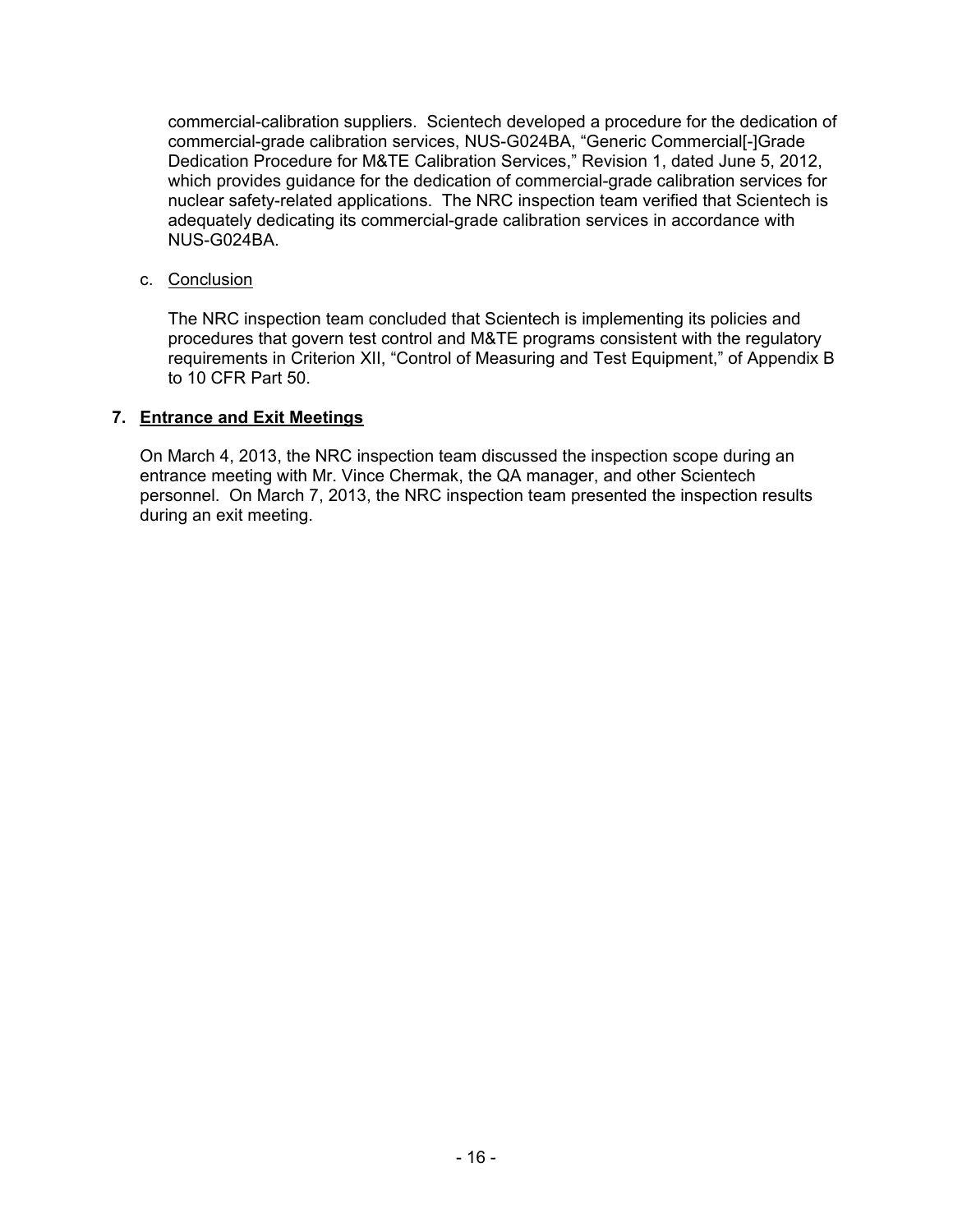# **ATTACHMENT**

# **1. PERSONS CONTACTED**

| <b>Name</b>           | <b>Title</b>                     | <b>Affiliation</b> | <b>Entrance</b> | <b>Exit</b> | <b>Interviewed</b> |
|-----------------------|----------------------------------|--------------------|-----------------|-------------|--------------------|
| <b>Richard Street</b> | <b>Support Group Supervisor</b>  | Scientech          | X               |             |                    |
| Shauna Boyock         | <b>Manufacturing Supervisor</b>  | Scientech          | X               |             |                    |
| <b>Mitch Shearer</b>  | <b>Testing Supervisor</b>        | Scientech          | X               |             |                    |
| <b>Scott Baker</b>    | <b>QA Engineer</b>               | Scientech          | X               | X           | X                  |
| Susie Greenbush       | QC Supervisor                    | Scientech          | X               |             | X                  |
| <b>Vince Chermak</b>  | QA Manager                       | Scientech          | X               | X           | X                  |
| Sheryl Carlson        | <b>QA Document Control</b>       | Scientech          | X               |             |                    |
| Mike Weinstein        | <b>QA Director of Quality</b>    | Scientech          | X               | X           |                    |
| Greg Hodel            | <b>Repair Supervisor</b>         | Scientech          | X               |             |                    |
| Dan Hunt              | <b>QA Engineer</b>               | Scientech          | X               | X           | X                  |
| Garyson Bitsoie       | <b>QA Engineer</b>               | Scientech          | X               | X           | X                  |
| L. Kent Davies        | <b>Planning Manger</b>           | Scientech          | X               | X           |                    |
| <b>Jim Saunders</b>   | <b>Engineering Supervisor</b>    | Scientech          | X               |             | X                  |
| John McGimpsen        | <b>Engineering Manager</b>       | Scientech          | X               | X           | X                  |
| Jay McCown            | <b>Planning Supervisor</b>       | Scientech          | X               |             |                    |
| Valerie Christensen   | <b>Sales Supervisor</b>          | Scientech          | X               | X           |                    |
| Davie Dille           | <b>Materials Supervisor</b>      | Scientech          | X               |             |                    |
| Thomas Hammad         | <b>Production Manager</b>        | Scientech          | X               | X           |                    |
| Johnnie Greenbush     | QC Supervisor                    | Scientech          |                 | X           |                    |
| <b>Bob Queenan</b>    | <b>I&amp;C Division Manager</b>  | Scientech          |                 | X           |                    |
| Jeff Breen            | <b>Quality Control Inspector</b> | Scientech          |                 |             | X                  |
| <b>Stacy Smith</b>    | <b>Operations Engineer</b>       | <b>NRC</b>         | X               | X           |                    |
| Jeff Jacobson         | Senior Engineer                  | <b>NRC</b>         | X               | X           |                    |
| Eugene Huang          | <b>Operations Engineer</b>       | <b>NRC</b>         | X               | X           |                    |
| Yamir Diaz-Castillo   | <b>Operations Engineer</b>       | <b>NRC</b>         | X               | X           |                    |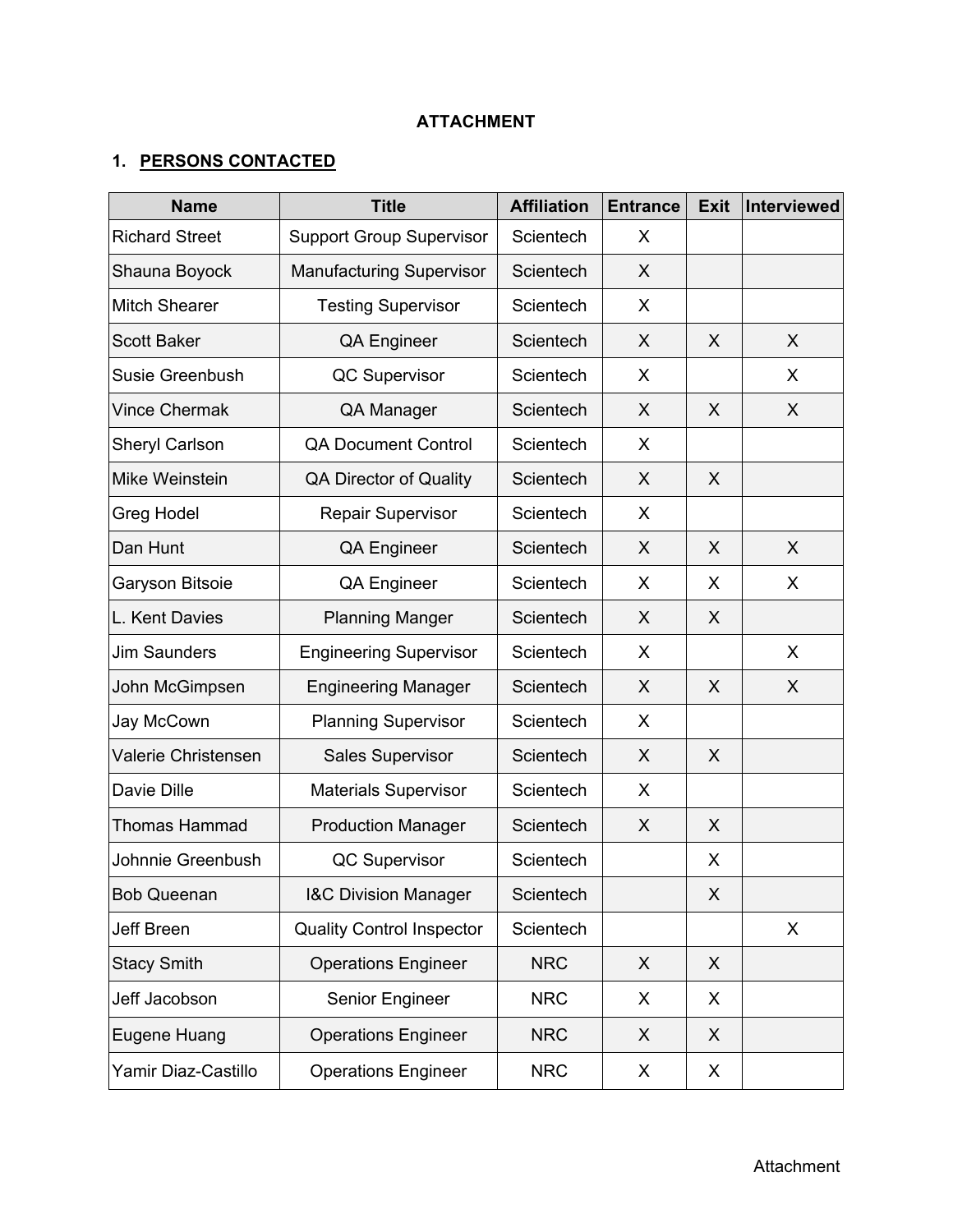# **2. INSPECTION PROCEDURES USED**

Inspection Procedure 36100, "Inspection of 10 CFR Part 21 and Programs for Reporting Defects and Noncompliance," dated February 13, 2012

Inspection Procedure 43002, "Routine Inspections of Nuclear Vendors," dated April 25, 2011

Inspection Procedure 43004, "Inspection of Commercial Grade Dedication Programs," dated April 25, 2011

# **3. LIST OF ITEMS OPENED, CLOSED, AND DISCUSSED**

| Item Number          | Status | <u>Type</u> | Description          |
|----------------------|--------|-------------|----------------------|
| 99901320/2013-201-01 | Open   | <b>NON</b>  | <b>Criterion XVI</b> |

# **4. DOCUMENTS REVIEWED**

Quality Assurance Manual, Revision 9, dated April 30, 2012

### Audits

- External audit No. 12-03 of Analysis and Measurement Services Corp, dated October 26, 2012
- External audit No. 12-01 of Diversified Metal Products, dated January 12, 2012
- External audit No. 17127 of Qualtech NP, dated February 15, 2012
- External audit No. 12-02 of Nuclear Power Services, Inc., dated March 2, 2012
- External audit No. 17105 of Exelon Power Labs, dated January 9, 2012
- Annual Review No. 13-01 of Diversified Metal Products, dated January 12, 2013
- Annual Review No. 13-03 of First Energy Beta Laboratory, dated February 13, 2013
- Annual Review No. 11-08 of Exelon Power Labs, dated October 4, 2011

# Certificate of Calibration

- Certificate of Calibration No. 0010729461 for the NUS 1138 torque wrench, dated November 7, 2012
- Certificate of Calibration No. 0010710908 for the NUS 6530300 multimeter, dated July 24, 2012
- Certificate of Calibration No. 0010710901 for the NUS B010753 digitalizing oscilloscope, dated July 21, 2012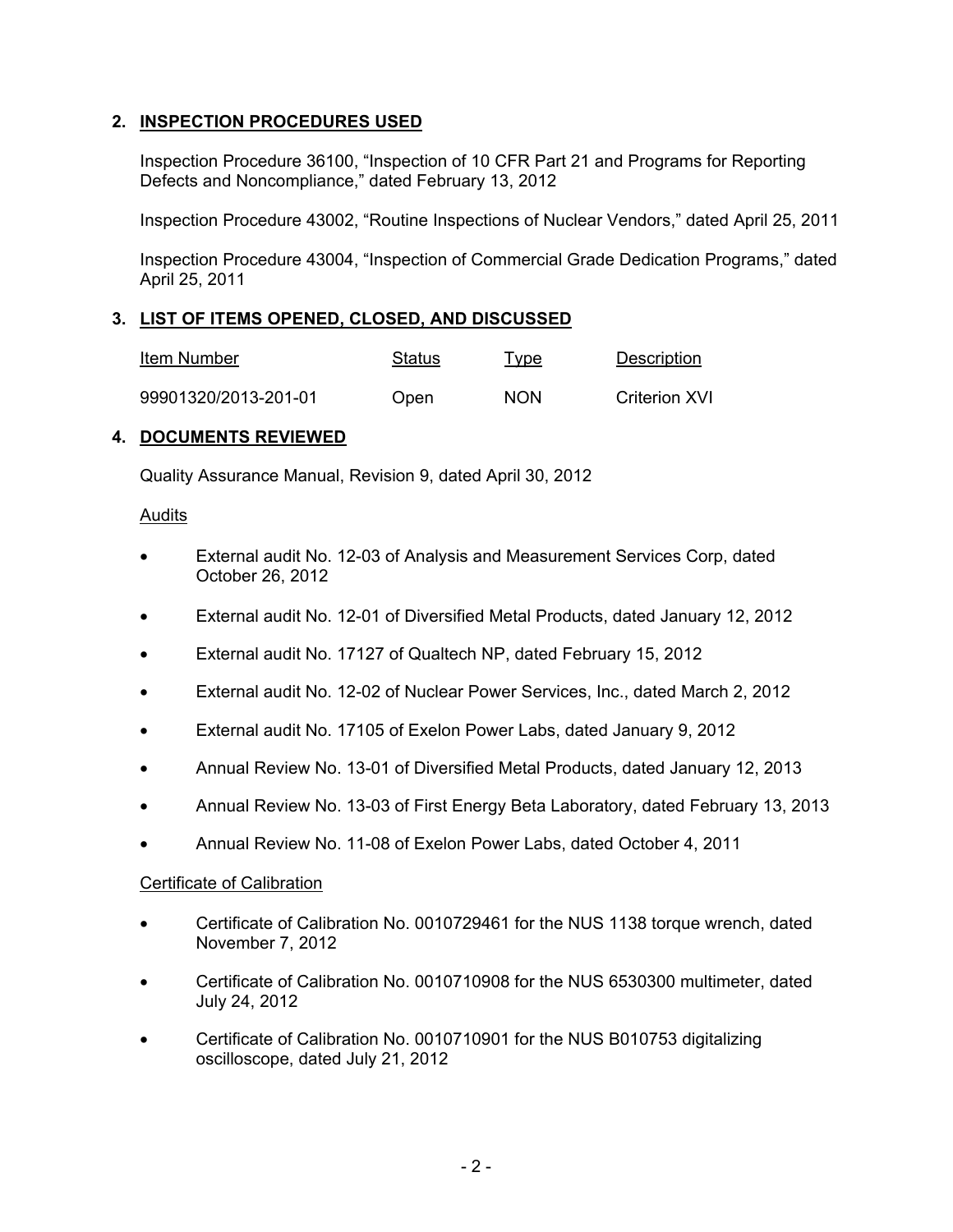- Certificate of Calibration No. 0010710910 for the NUS 7483526 LCR meter, dated July 19, 2012
- Certificate of Calibration No. 0010710906 for the NUS AC/DC current clamp, dated July 16, 2012
- Certificate of Calibration No. 0010710903 for the NUS 1182529 digital multimeter, dated July 17, 2012
- Certificate of Calibration No. 0010710911 for the NUS 41974 vernier caliper, dated July 16, 2012
- Certificate of Calibration No. 0010710905 for the NUS 003 digital caliper, dated July 16, 2012
- Certificate of Calibration No. 0010710904 for the NUS MY49110154 oscilloscope, dated July 19, 2012
- Certificate of Calibration No. 0010710907 for the NUS 002 digital caliper, dated July 16, 2012
- Certificate of Calibration No. 0010693928 for the NUS 1798 temperature probe, dated March 16, 2012
- Certificate of Calibration No. 0010693933 for the NUS 9905220 pin gage set, dated April 13, 2012
- Certificate of Calibration No. 0010727191 for the NUS 90966909 timer, dated October 24, 2012
- Certificate of Calibration No. 0010727194 for the NUS 90725580 stopwatch, dated October 24, 2012
- Certificate of Calibration No. 0010727182 for the NUS 05037451 outside micrometer, dated October 29, 2012
- Certificate of Calibration No. 0010727200 for the NUS B29163 dual-well dry block calibrator, dated October 25, 2012
- Certificate of Calibration No. 0010708995 for the NUS 004 torque screwdriver, dated July 3, 2012

# Corrective Action Requests (CARs)

- CAR 12-015
- CAR 12-024
- CAR 12-052, dated October 4, 2012
- CAR 13-004, dated February 26, 2013
- CAR 12-060, dated November 6, 2012
- CAR 12-010, Revision 0, dated February 3, 2012
- CAR 12-030, Revision 1, dated May 25, 2012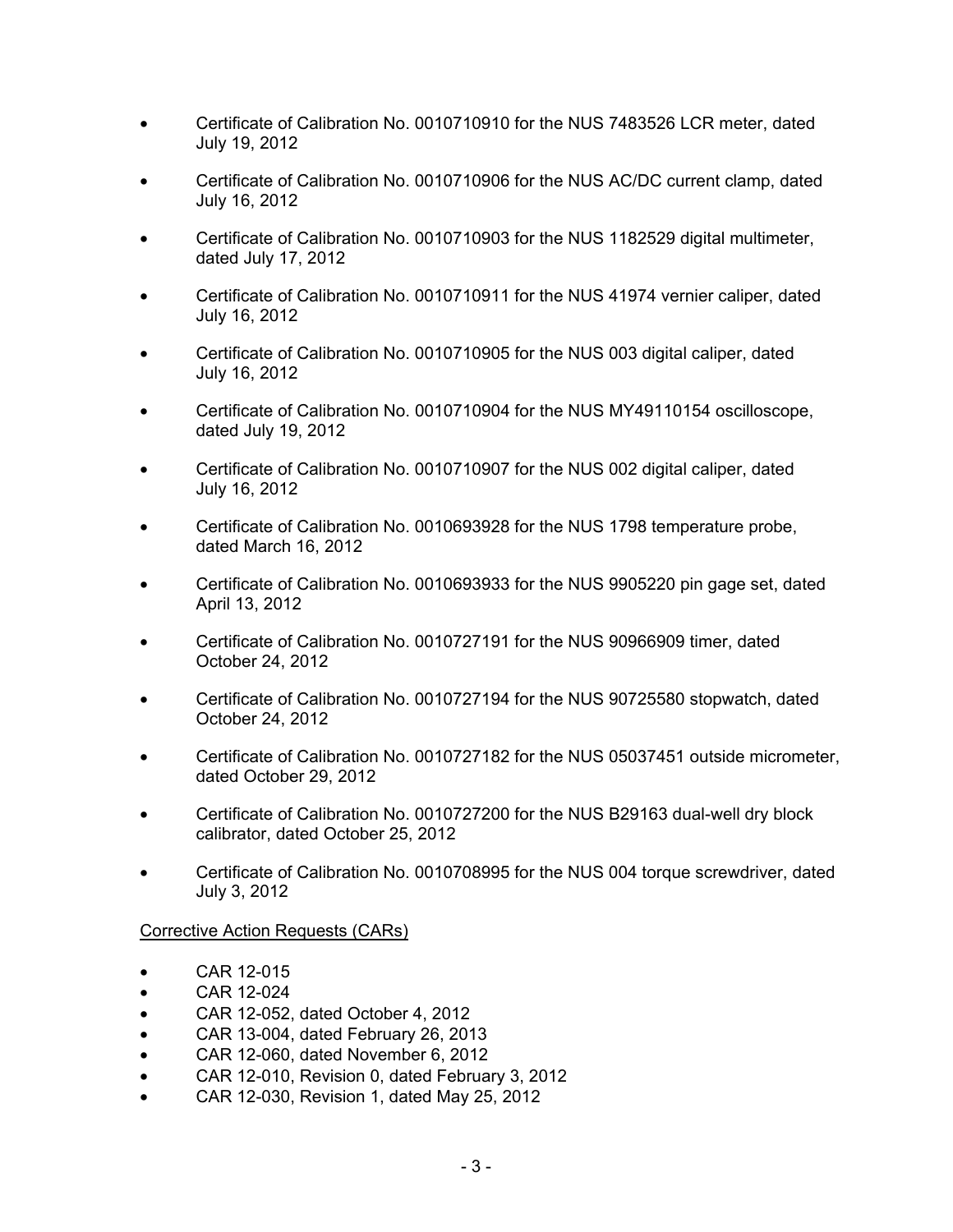- CAR 12-062, Revision 1, dated December 13, 2012
- CAR 13-0005, Revision 1, dated February 26, 2013
- CAR 13-000003, Revision 1, dated February 8, 2013
- CAR 12-009, Revision 0, dated January 24, 2012
- CAR 12-019, Revision 0, dated March 15, 2012
- CAR 12-38, Revision 1, dated July 24, 2012
- CAR 11-0007, Revision 0, dated October 19, 2011

### Nonconformance Reports

- NCR 12N-135, Revision 0
- NCR 12N-135, Revision 1
- NCR 11N-111, dated September 15, 2011
- NCR 11N-110, Revision 1, dated September 14, 2011
- NCR 12N-010, dated January 27, 2012
- NCR 12N-044, dated April 9, 2012
- NCR 12N-059, dated May 23, 2012
- NCT 12N-100, dated July 26, 2012
- SNCR 13-00282-1, Revision 0, dated March 1, 2013

# Part 21 Evaluations

- Evaluation No. 21-11-05, Revision 0, dated September 16, 2011
- Evaluation No. 21-11-06, Revision 0, dated September 16, 2011
- Evaluation No. 21-13-01, Revision 0, dated February 6, 2013
- Evaluation No. 21-12-27, dated September 19, 2012
- Evaluation No. 21-13-01, Revision 0, dated February 6, 2013
- Evaluation No. 21-12-28, Revision 2, dated October 2, 2012

# Standard Operating Procedures (SOPs)

- SOP 4.1, "Procurement of Direct Material," Revision 3, dated August 2, 2011
- SOP 4.2, "Procurement of Direct Services," Revision 1, dated January 11, 2010
- SOP 7.4, "Receipt Inspection," Revision 1, dated May 4, 2012
- SOP 10.1, "Qualification and Certification of Inspection and Test Personnel," Revision 0, dated February 9, 2010
- SOP 12.1, "Control of Measuring and Test Equipment," Revision 0, dated October 4, 2010
- SOP 15.1, "10 CFR Part 21 Evaluation and Reporting of Defects and Noncompliance," Revision 4, dated February 21, 2013
- SOP 15.2, "Supplier Disposition Request," Revision 0, dated September 23, 2010
- SOP 15.3, "Nonconformance's," Revision 2, dated June 15, 2012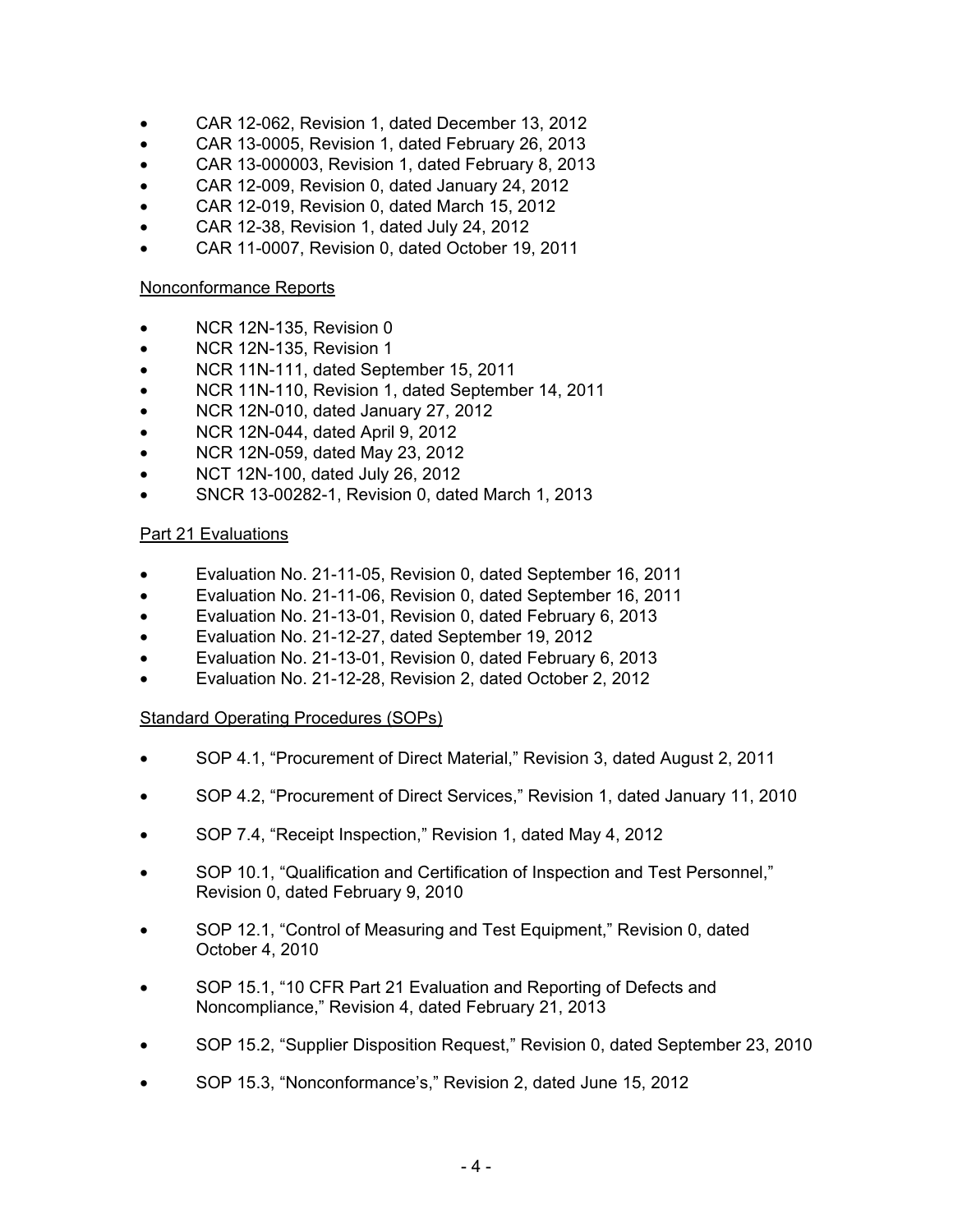- SOP 15.4, "Supplier Corrective Action Requests," Revision 0, dated August 31, 2010
- SOP 15.5, "Supplier Nonconformances," Revision 0, dated May 16, 2012
- SOP 16.1, "Corrective Action Report," Revision 1, June 19, 2012
- SOP 18.1, "Qualification and Certification of Audit Personnel," Revision 0, dated April 5, 2010
- SOP 18.2, "Conduct of Audits," Revision 1, dated February 17, 2012
- SOP 18.3, "Evaluation of Third Party Audits," Revision 0, dated April 6, 2010

# Procedures

• Procedure NUS-G024BA, "Generic Commercial Grade Dedication Procedure for M&TE Calibration Services," Revision 0, dated June 5, 2012

### Purchase Orders (POs)

- PO No. 12-02164 to Ensign Power Supply for a power supply, dated November 13, 2012
- PO No. 13-00106 to Kimco Design & Manufacturing for a harness and a wire harness, dated January 18, 2013
- PO No. 13-00175 to Exelon Power Labs for the calibration of Agilent Multimeters, dated January 29, 2013
- PO No. 12-0237 to Qualtech NP for electromagnetic interference/radiofrequency interference (EMI/RFI) testing of temperature transmitters, dated October 31, 2012
- PO No. 12-0255 to Nuclear Power Services, Inc., for seismic qualification of time delay relays, dated December 5, 2012
- PO No. 12-0084 to AMS Technology Center for electromagnetic compatibility of qualification of manual control station AMS827, dated February 15, 2012
- PO No. 12-0025 to Exelon Power Labs for EMI/RFI testing of fuse module FUS2400-1307, dated January 11, 2012
- PO No. 13-00212 to Gavial Engineering & Manufacturing, Inc., for a 9284 meter printed circuit board assembly, dated January 31, 2013
- PO No. 13-00295 to Gavial Engineering & Manufacturing, Inc., for a 3100C power supply, dated February 19, 2013
- PO 10325252, Waterford to Scientech, dated August 30, 2011
- PO No. 12-00834 to Diversified Metal Products for spot weld housing assembly, dated May 8, 2012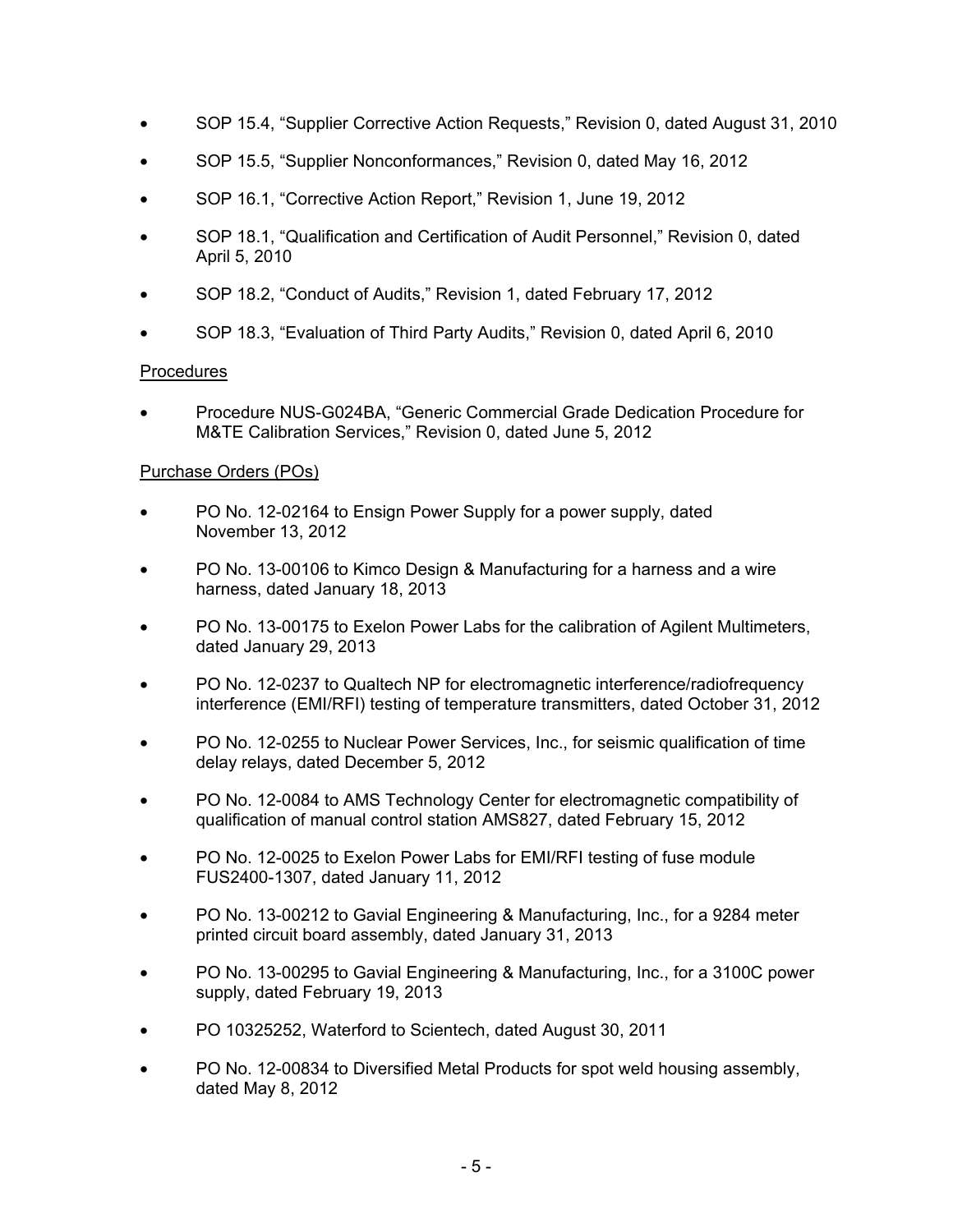- PO 4500655666, PSEG/Salem, dated November 30, 2011
- PO No. 12-0229 to Qualtech NP for seismic testing of basic controller CON2000-701, dated October 3, 2012
- PO 12-01158, Techni-tool to Scientech, dated June 27, 2012
- PO No. 4500706054 Salem to Scientech capacitor 6mF, 600VAC, dated October 29, 2012
- PO No. 4500706054, capacitor 6mF, 600VAC, film. Polypropylene, project #38494, Revision 0
- PO No. 12-02163, Ensign Power Supply to Scientech—ensign power supply, dated November 13, 2012
- PO No. 02310014 from Turkey Point to Scientech for TMD830-04/00/00/00-07-08, dated December 20, 2012
- PO No. 12-01846, Precision Technology to Scientech, dated October 3, 2012
- PO No. 12-01845, Controltek to Scientech, dated October 3, 2012
- PO No. 12-01143, dated July 16, 2012
- PO No. 12-01830, dated October 2, 2012
- PO No. 13-00377, dated February 27, 2013
- PO No. 12-02239, dated November 21, 2012
- PO No. 09-155, dated March 3, 2009
- PO No. 09-446, dated June 18, 2009

# Training Records

- Training records for the following lead auditors and auditors: Scott Baker, Dan Hunt, Garyson Bitsoie, Darrin Brown, Eric Lage, Vince Chermak, Susie Greenbush, and Michelle Rourick
- Training records for the following quality control inspectors: Teresa Morrison, Johnnie Sue Greenbush, Michelle Rourick, Tonia Guinn, Denise Burgoyne, Richard Bronson, Jeff Breen, Greg Robinson, Todd Thompson, Jordan Law, and Chandalee Beck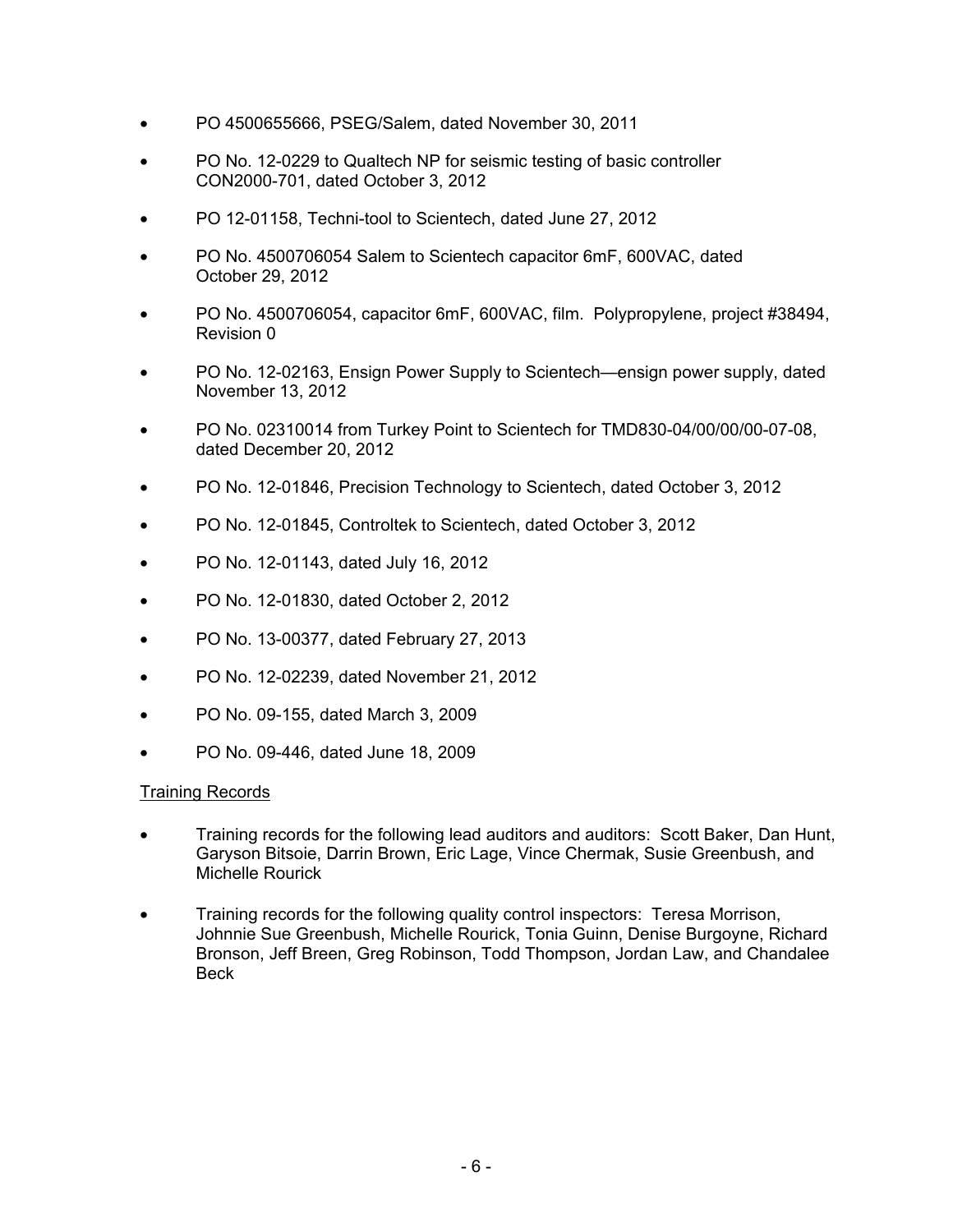# Additional Documents

- Engineering Data Brief No. NUS-G010EA, Revision 12, dated July 2012
- Letter to Bob Queenan from M. Weinstein, "Extension of Scientech QA Program to Contracted Engineering Services," dated April 18, 2011
- Approved Suppliers List Short Form, dated February 27, 2013
- Approved Suppliers List Long Form, dated February 27, 2013
- Receipt Inspection Report Nos. 12-099, 12-365, 12-739, 12-960, 12-987, 12-1011, 12-02164, 13-00106, 13-00212, 13-00295, 12-01967, 12-871, 12-422, 12-01852, 12-872, and 12-01605
- Ensign, Engineering Change Order, E-9061-10, dated December 16, 2008
- Ensign, Engineering Change Order, E-9061-12, dated May 11, 2009
- Ensign, Engineering Change Order, E-9061-13, dated January 6, 2010
- Ensign, Engineering Change Order, E-9061-14, dated August 4, 2010
- Ensign, Engineering Change Order, E-9061-15, dated August 30, 2010
- Ensign, Engineering Change Order, E-9061-16, January 5, 2011
- Ensign Bill of Materials for 9061-01
- Project plan & authorization #38262 for a breaker switch, dated July 26, 2012
- Certification and test record, dated July 31, 2012
- Operation sheet, configuration card assembly, dated July 9, 2012
- Vishay document 42042, aluminum capacitors little-lytic electrolytics, dated August 12, 2009
- Certificate of conformance for 30 electrolytic capacitor, 100mFD, 3VDC, Type 30D, dated November 29, 2011
- Composite certification record dedication of fixed capacitors, NUS-G012BA, Revision 0, dated November 17, 2011
- Certificate of conformance from PO 4500017152 from Surry to Scientech, dated September 28, 2012
- Certificate of conformance—for dual alarm modules, dated March 4, 2013
- NUS-A187GA, failure modes and effects analysis NUSI modules at FP&L Turkey Point, Revision 0